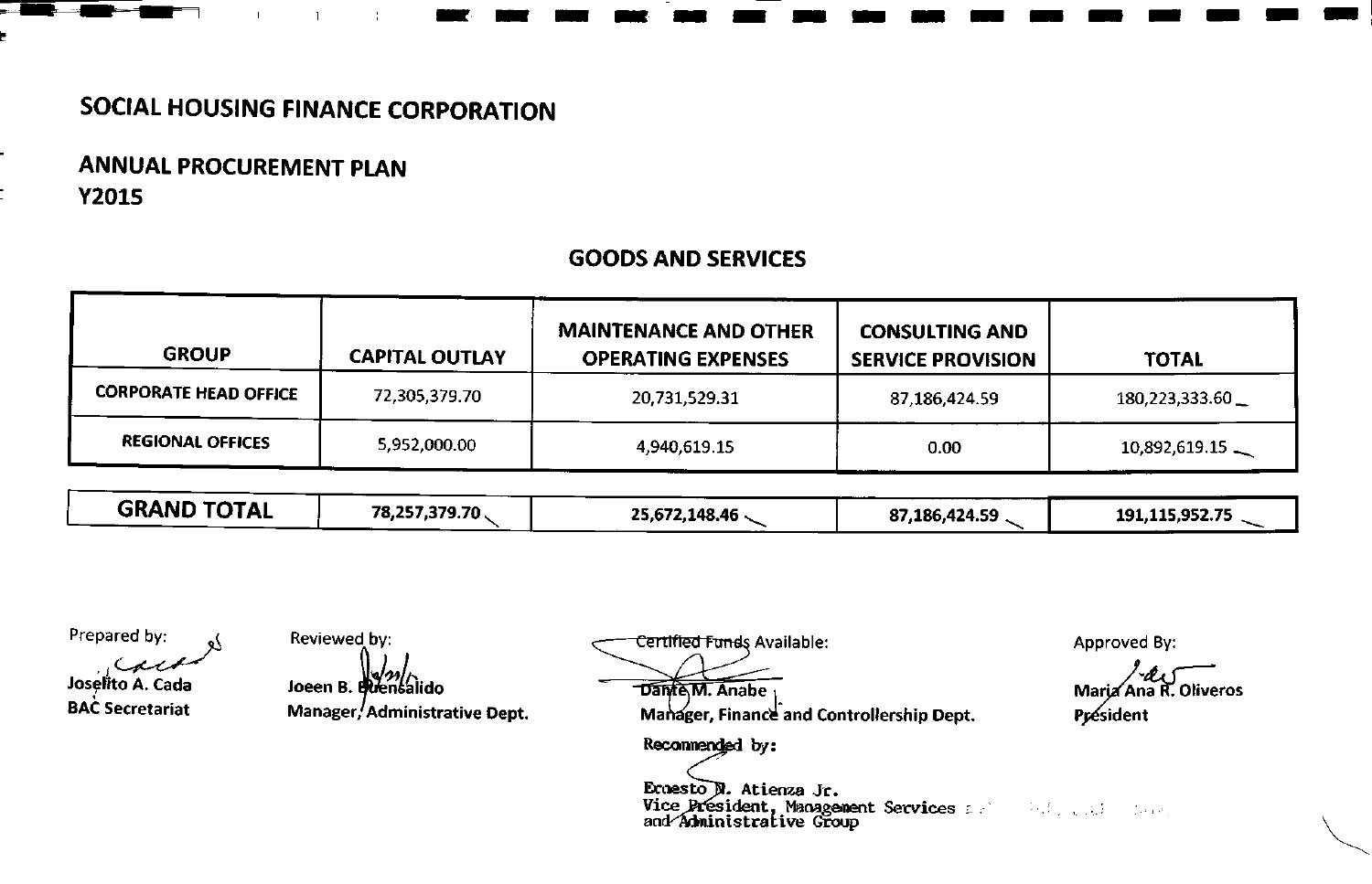$\sim 10$ 

 $\pm 1$ 

 $\mathbf{i}$ 

### **ANNUAL PROCUREMENT PLAN Y2015**

 $\blacksquare$ 

 $\blacksquare$ 

| <b>OFFICE MACHINE AND OTHER  </b><br><b>FURNITURE AND</b><br>IT EQUIPMENT &<br><b>OFFICE</b><br><b>GROUP</b><br><b>EQUIPMENT</b><br><b>FIXTURE</b><br><b>SOFTWARE</b><br><b>IMPROVEMENT</b> | <b>BOOKS</b> | <b>TOTAL</b>  |
|---------------------------------------------------------------------------------------------------------------------------------------------------------------------------------------------|--------------|---------------|
| <b>CORPORATE HEAD OFFICE</b><br>1,704,000.00<br>3,617,700.00<br>66,632,679.70<br>153,000.00                                                                                                 | 198,000.00   | 72,305,379.70 |
| <b>REGIONAL OFFICES</b><br>1,566,000.00<br>1,289,000.00<br>1,992,000.00<br>1,105,000.00                                                                                                     | 0.00         | 5,952,000.00  |

**CAPITAL OUTLAY** 

| <b>GRAND TOTAL</b><br>3.270.000.00<br>4,906,700.00<br>78,257,379.70<br>68,624,679.70<br>198.000.00<br>1,258,000.00 |  |
|--------------------------------------------------------------------------------------------------------------------|--|
|--------------------------------------------------------------------------------------------------------------------|--|

Prepared by:

Joselito A. Cada

**B**KC Secretariat

Reviewed by: Joeen By Buertsalido

Manager, Administrative Dept.

Certified Funds Available: **Danie M. Anabe** | .<br>Manager) Finance and Controllership Dept.

Recommended by:

Ernesto N. Atienza Jr. Vice President, Management Services<br>and Administrative Group Approved By:

Maria Ana R. Oliveros President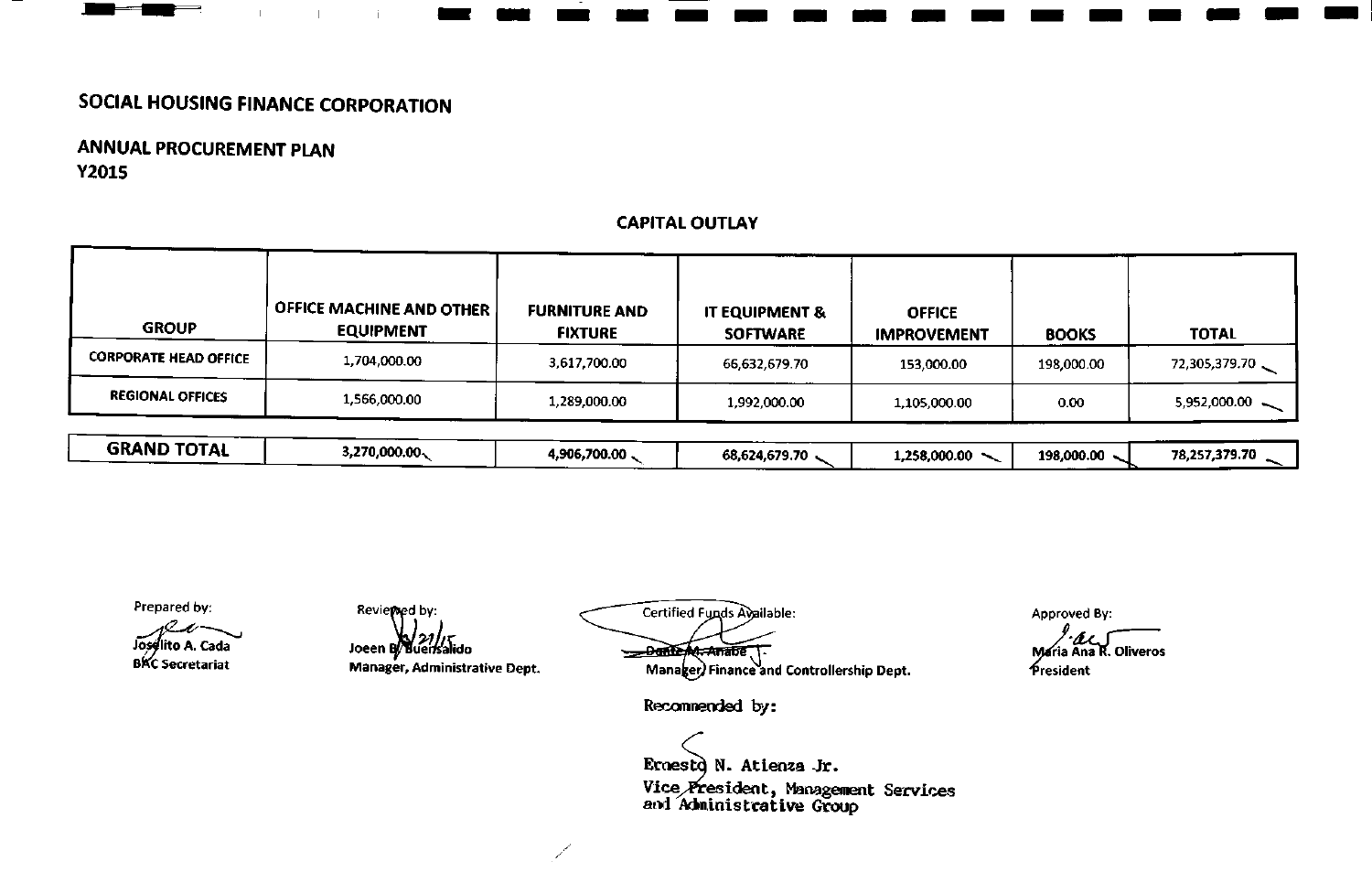**ANNUAL PROCUREMENT PLAN Y2015** 

| <b>GROUP</b>                 | <b>OFFICE SUPPLIES</b> | <b>MAINTENANCE</b><br><b>SUPPLIES EXPENSES</b> | <b>IT SUPPLIES AND</b><br><b>ACCESSORIES</b> | <b>ACCOUNTABLE</b><br><b>FORMS</b> | <b>TOTAL</b> |
|------------------------------|------------------------|------------------------------------------------|----------------------------------------------|------------------------------------|--------------|
| <b>CORPORATE HEAD OFFICE</b> | 2,137,042.05           | 1,143,903.98                                   | 1,617,516.61                                 | 800,000.00                         | 5,698,462.64 |
| <b>REGIONAL OFFICES</b>      | 1,233,209.15           | 0.00                                           | 672,330.00                                   | 0.00                               | 1,905,539.15 |

### **MAINTENANCE AND OTHER OPERATING EXPENSES**

| <b>GRAND TOTAL</b><br>`.370,251.20<br>1,143,903.98.<br>2,289,846.61,<br>800.000.00 | /,604,001.79 |
|------------------------------------------------------------------------------------|--------------|
|------------------------------------------------------------------------------------|--------------|

Prepared by:

Josélito A. Cada **BAC Secretariat** 

Joeen B. Buensalido Manager, Administrative Dept.

Reviewed by:

Certified Funds Available:

Dante M. Anabe

Manager, Finance and Controllership Dept.

Recommended by:

Egnesto N. Atienza Jr. Vice President, Management Services<br>and Administrative Group

**Approved By:** 

lLL María Ana R. Oliveros President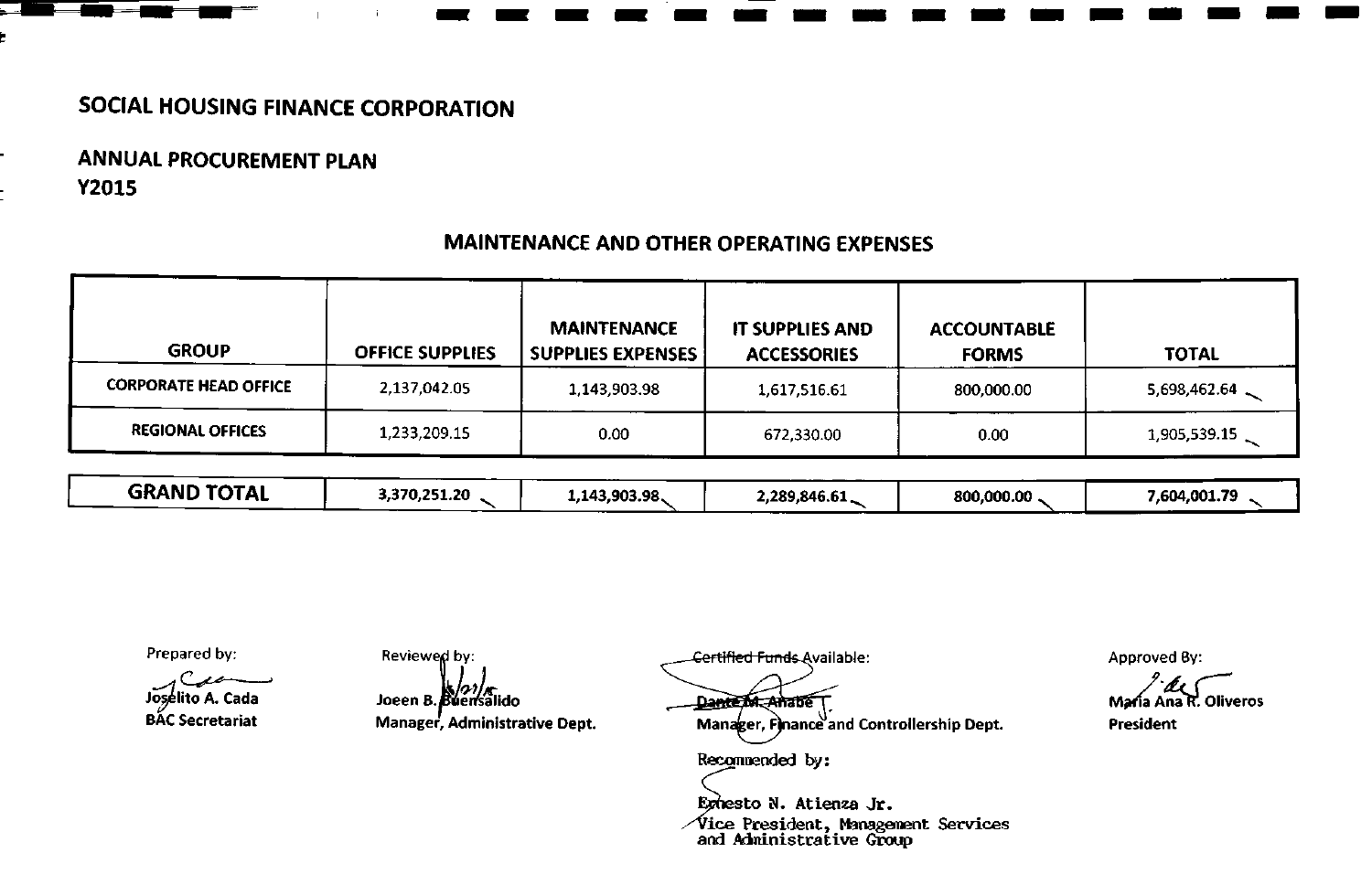$\sim 10$ 

 $\sim 10^5$ 

## **ANNUAL PROCUREMENT PLAN Y2015**

 $\mathcal{L}_{\mathrm{L}}$ 

### **MAINTENANCE AND OTHER OPERATING EXPENSES**

| <b>GROUP</b>            | REPAIR & MAINTENANCE (CORP.<br><b>VEHICLE &amp; OFFICE EQUIPMENT)</b> | <b>RENT EXPENSES</b> | <b>OTHERS EXPENSES</b> | <b>TOTAL</b>     |
|-------------------------|-----------------------------------------------------------------------|----------------------|------------------------|------------------|
| CORPORATE HEAD OFFICE   | 2,465,906.23                                                          | 1,961,993.00         | 10,605,167.44          | 15,033,066.67    |
| <b>REGIONAL OFFICES</b> | 0.00                                                                  | 3,035,080.00         | 0.00                   | $3,035,080.00$ ~ |

| <b>GRAND TOTAL</b> | 2,465,906.23 | 4,997,073.00 | 10,605,167.44<br>___ | 18,068,146.67 |
|--------------------|--------------|--------------|----------------------|---------------|
|                    |              |              |                      |               |

Prepared by:

مەمىر بەر Joselfto A. Cada **BAC Secretariat** 

Reviewed by: Joeen B/Buensalido

Manager, Administrative Dept.

Certified Funds Available:

**Dante for Anabe** Manage), Finance and Controllership Dept.

Recompended by:

Ecnesto N. Atienza Jr.<br>Vice President, Management Services<br>and Administrative Group

Approved By:

AL J<br>María Ana R. Oliveros President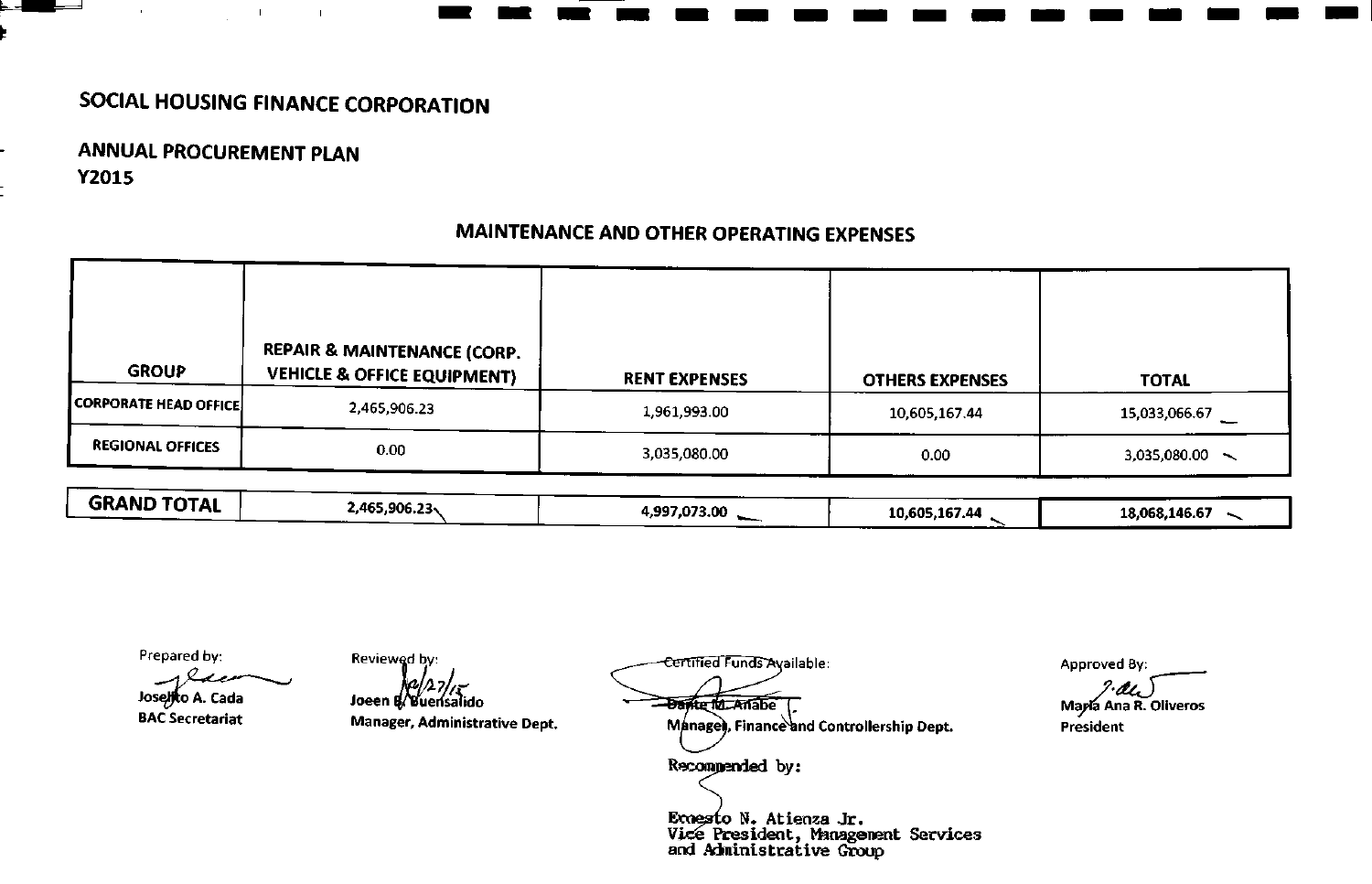ANNUAL PROCUREMENT PLAN Y2015

| <b>GROUP</b>                 | <b>CONSULTING SERVICES</b> | <b>MANPOWER (GOODS AND</b><br><b>SERVICES)</b> | <b>TOTAL</b>           |
|------------------------------|----------------------------|------------------------------------------------|------------------------|
| <b>CORPORATE HEAD OFFICE</b> | 29,080,000.00              |                                                | $87,186,424.59$ $\sim$ |
| <b>REGIONAL OFFICES</b>      | 0.00                       | 58,106,424.59                                  | 0.00                   |
| <b>GRAND TOTAL</b>           | 29,080,000.00              | 58,106,424.59                                  | 87,186,424.59          |

### CONSULTANCY AND SERVICE PROVISION

**----------------**

Prepared by:

Joselito A. Cada BAC Secretariat

Reviewed by: Joeen B/Buensalido

Manager, Administrative Dept.

**Certified Funds Available: Dante M. Anabe**<br>Manager, Finance and Controllership Dept.

Recommended by:

Ecoesto N⁄Atienza Jr.<br>Vice President, Management Services and Administrative Group

Approved By:

Maria Ana R. Oliveros

President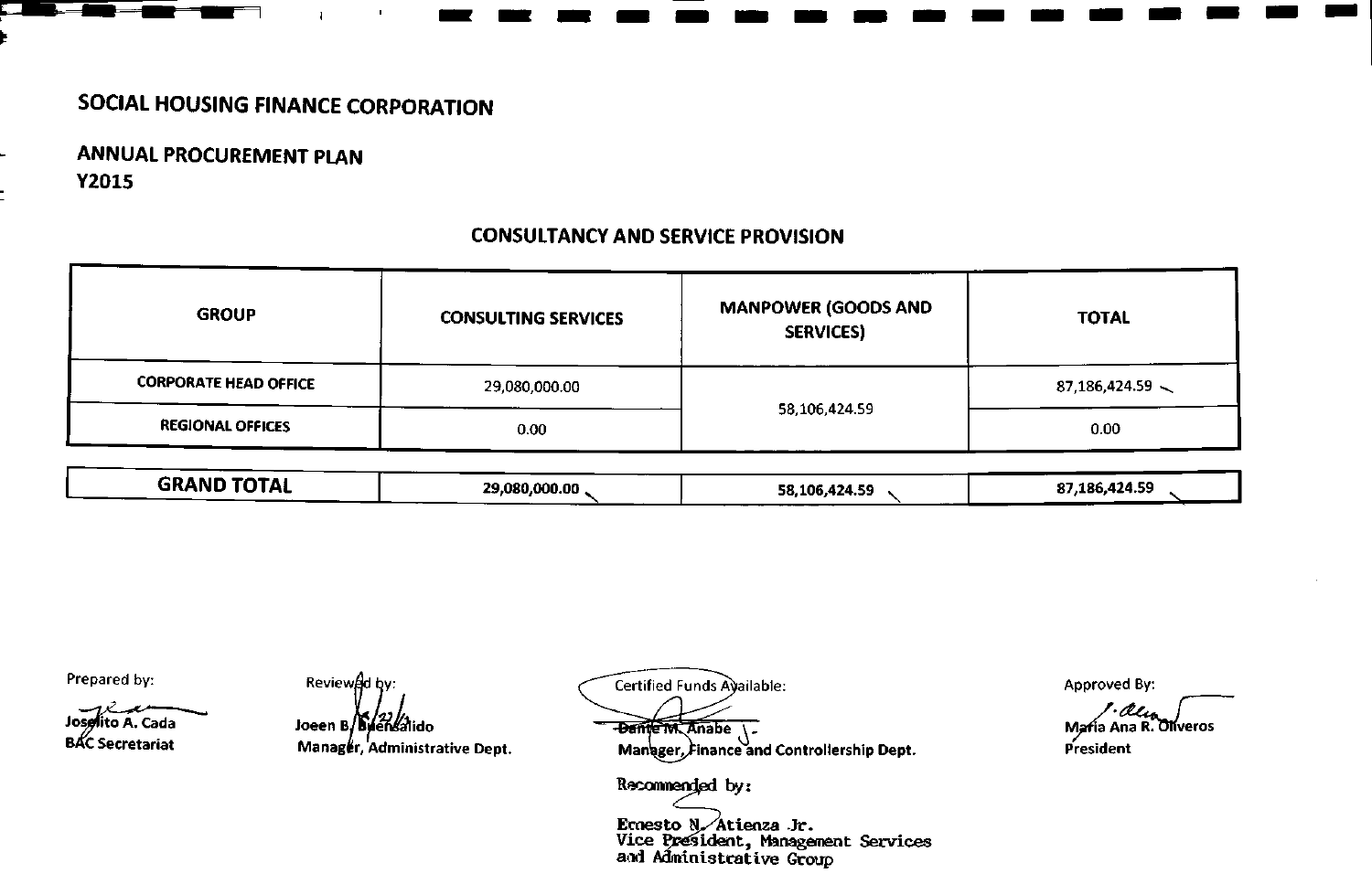# SOCIAL HOUSING FINANCE CORPORATION ANNUAL PROCUREMENTPLAN Y 2015

 $\sim 100$ 

# CORPORATE MAIN OFFICE ACCOUNTABLE FORMS

 $\sim$ 

 $\mathbf{L}$ 

 $\sim 10^{-1}$ 

 $\sim 10^{-1}$ 

|               |                            |       |                             |                        |                        |                            |                |                      |                       | <b>Schedule for Each Procurement Activity</b> |              |                    |                     |                      |                                |                                       | Source | <b>Estimated Budget (PhP)</b> |      | <b>Remarks</b>                               |
|---------------|----------------------------|-------|-----------------------------|------------------------|------------------------|----------------------------|----------------|----------------------|-----------------------|-----------------------------------------------|--------------|--------------------|---------------------|----------------------|--------------------------------|---------------------------------------|--------|-------------------------------|------|----------------------------------------------|
| Code<br>(PAP) | Item & Specifications      | Total | <b>PMO/</b><br>End-<br>User | Mode of<br>Procurement | Pre-Proc<br>Conference | Ads/Post of<br><b>IAEB</b> | Pre-bid<br>Com | Eligibility<br>Check | Í SubfOnen<br>of Bids | Bid<br>Evaluation                             | Post<br>Qual | Notice of<br>Award | Contract<br>Signing | Notice to<br>Proceed | Delivery!<br><b>Completion</b> | Acceptance/ of Funds Total<br>Tumover |        |                               | ⊺co. | (brief description<br>o۱<br>Program/Project) |
| [2015]<br>--  | Community Mortgage Receipt | 2000  |                             | Negotiated 53          |                        |                            |                |                      |                       |                                               |              |                    |                     |                      |                                |                                       |        | 332,000.00                    |      |                                              |
|               | <b>Official Receipt</b>    | 1000  |                             | Negotiated 53          |                        |                            |                |                      |                       |                                               |              |                    |                     |                      |                                |                                       |        | 250,000.00                    |      |                                              |
|               | ∢ Lease Purchase Agreement | 872.  |                             | Negotiated 53          |                        |                            |                |                      |                       |                                               |              |                    |                     |                      |                                |                                       |        | 218,000.00                    |      |                                              |
|               |                            |       |                             |                        |                        |                            |                | ---                  |                       |                                               |              |                    |                     |                      |                                |                                       |        | 800,000.00                    |      |                                              |

---- --------------

ان<br>-<br>-

 $\mathbf{V}$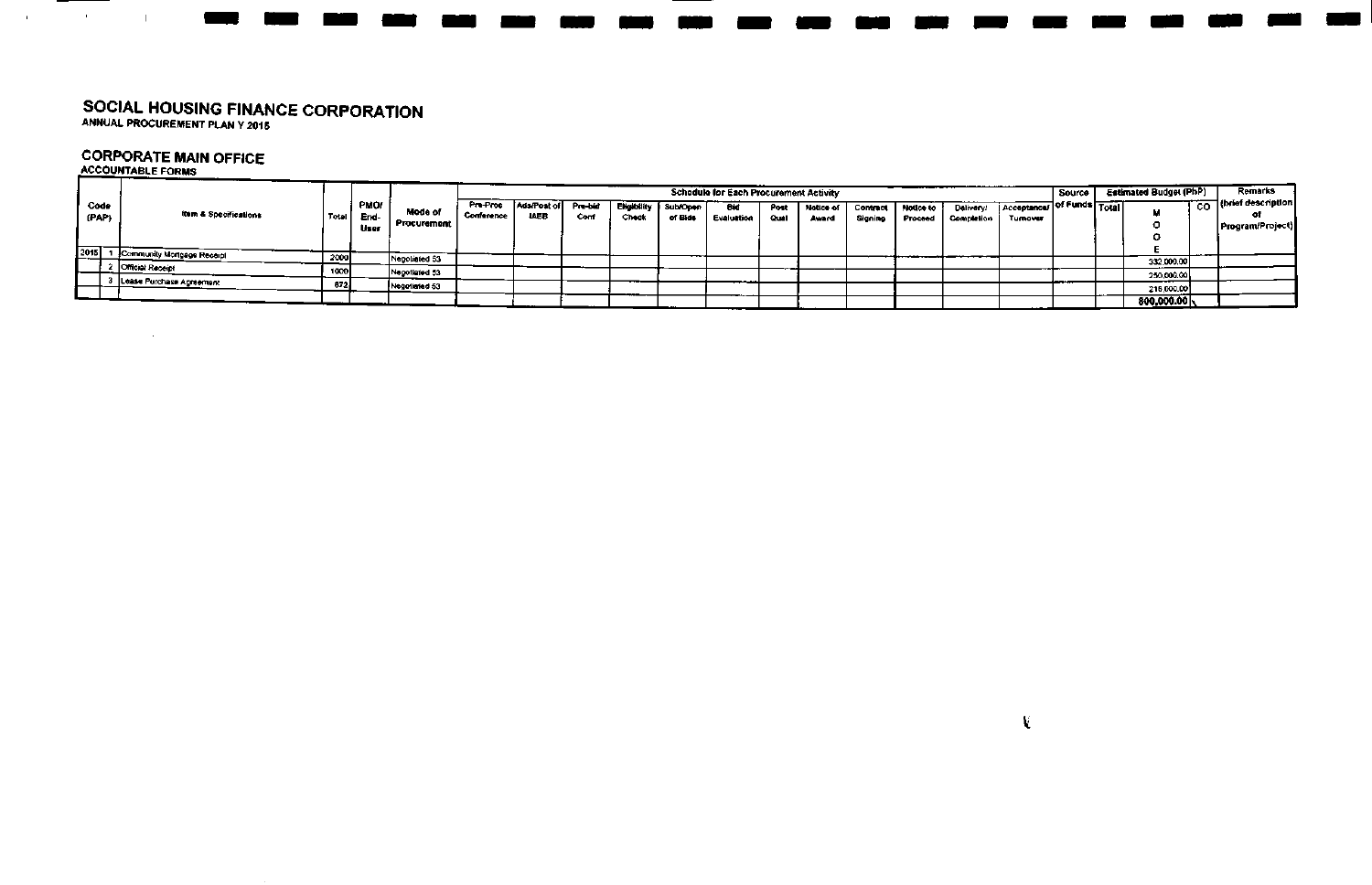$\sim 1$ 

 $\mathbf 1$ 

**ANNUAL PROCUREMENT PLAN** Y 2015

#### **CORPORATE MAIN OFFICE/REGIONAL OFFICE**

**REPAIRS AND MAINTENANCE**

 $\mathbf{A}^{(n)}$  and  $\mathbf{A}^{(n)}$  and  $\mathbf{A}^{(n)}$  and  $\mathbf{A}^{(n)}$ 

| Code<br>(PAP) |                                      |     | <b>PMO/</b><br>End-User | Mode of<br>Procurement |                        |                     |                 |                      |                     | <b>Schedule for Each Procurement Activity</b> |           |                    |                     |                      |                                       |                                | Source of<br><b>Funds</b> |       | <b>Estimated Budget (PhP)</b> | Remarks<br>(Ibrief description of |                  |
|---------------|--------------------------------------|-----|-------------------------|------------------------|------------------------|---------------------|-----------------|----------------------|---------------------|-----------------------------------------------|-----------|--------------------|---------------------|----------------------|---------------------------------------|--------------------------------|---------------------------|-------|-------------------------------|-----------------------------------|------------------|
|               |                                      |     |                         |                        | Pre-Proc<br>Conference | Ads/Post<br>of IAEB | Pre-bid<br>Conf | Eligibliity<br>Check | Sub/Open<br>of Blds | Bid<br>Evaluation                             | Post Qual | Notice of<br>Award | Contract<br>Signing | Notice to<br>Proceed | <b>Delivery/</b><br><b>Completion</b> | Acceptance/<br><b>Turnover</b> |                           | Total | м                             | co.                               | Program/Project) |
|               | Item & Specifications                |     |                         |                        |                        |                     |                 |                      |                     |                                               |           |                    |                     |                      |                                       |                                |                           |       | o                             |                                   |                  |
|               |                                      |     |                         |                        |                        |                     |                 |                      |                     |                                               |           |                    |                     |                      |                                       |                                |                           |       | $\circ$                       |                                   |                  |
|               |                                      |     |                         |                        |                        |                     |                 |                      |                     |                                               |           |                    |                     |                      |                                       |                                |                           |       |                               |                                   |                  |
| 120151        | R&M - Office Buildings/Improvements, | kot |                         | Negotiated 53          |                        |                     |                 |                      |                     |                                               |           |                    |                     |                      |                                       |                                |                           |       |                               | 541,420.00                        |                  |
|               | R&M - Office Equipment               | kot |                         | Negotiated 53          |                        |                     |                 |                      |                     |                                               |           |                    |                     |                      |                                       |                                |                           |       |                               | 57,500.00                         |                  |
|               | R&M - Furniture & Fixtures           | lot |                         | Negotiated 53          |                        |                     |                 |                      |                     |                                               |           |                    |                     |                      |                                       |                                |                           |       |                               | 23,000.00                         |                  |
|               | R&M - IT Equipment & Software        | lot |                         | Negouated 53           |                        |                     |                 |                      |                     |                                               |           |                    |                     |                      |                                       |                                |                           |       |                               | 165,000.00                        |                  |
|               | R&M- Communication Equipment         | lot |                         | Negotiated 53          |                        |                     |                 |                      |                     |                                               |           |                    |                     |                      |                                       |                                |                           |       |                               | 402,500.00                        |                  |
| 6             | R&M - Motor Vehicles                 | lot |                         | Negotiated 53          |                        |                     |                 |                      |                     |                                               |           |                    |                     |                      |                                       |                                |                           |       |                               | 195,986.23.                       |                  |
|               | R&M - Other Equipment                | lot |                         | Negotiated 53          |                        |                     |                 |                      |                     |                                               |           |                    |                     |                      |                                       |                                |                           |       |                               | 80,500,00                         |                  |
|               |                                      |     |                         |                        |                        |                     |                 |                      |                     |                                               |           |                    |                     |                      |                                       |                                |                           |       |                               |                                   |                  |
|               |                                      |     |                         |                        |                        |                     |                 |                      |                     |                                               |           |                    |                     |                      |                                       |                                |                           |       |                               | 2,465,906.23                      |                  |

---------<del>-</del>------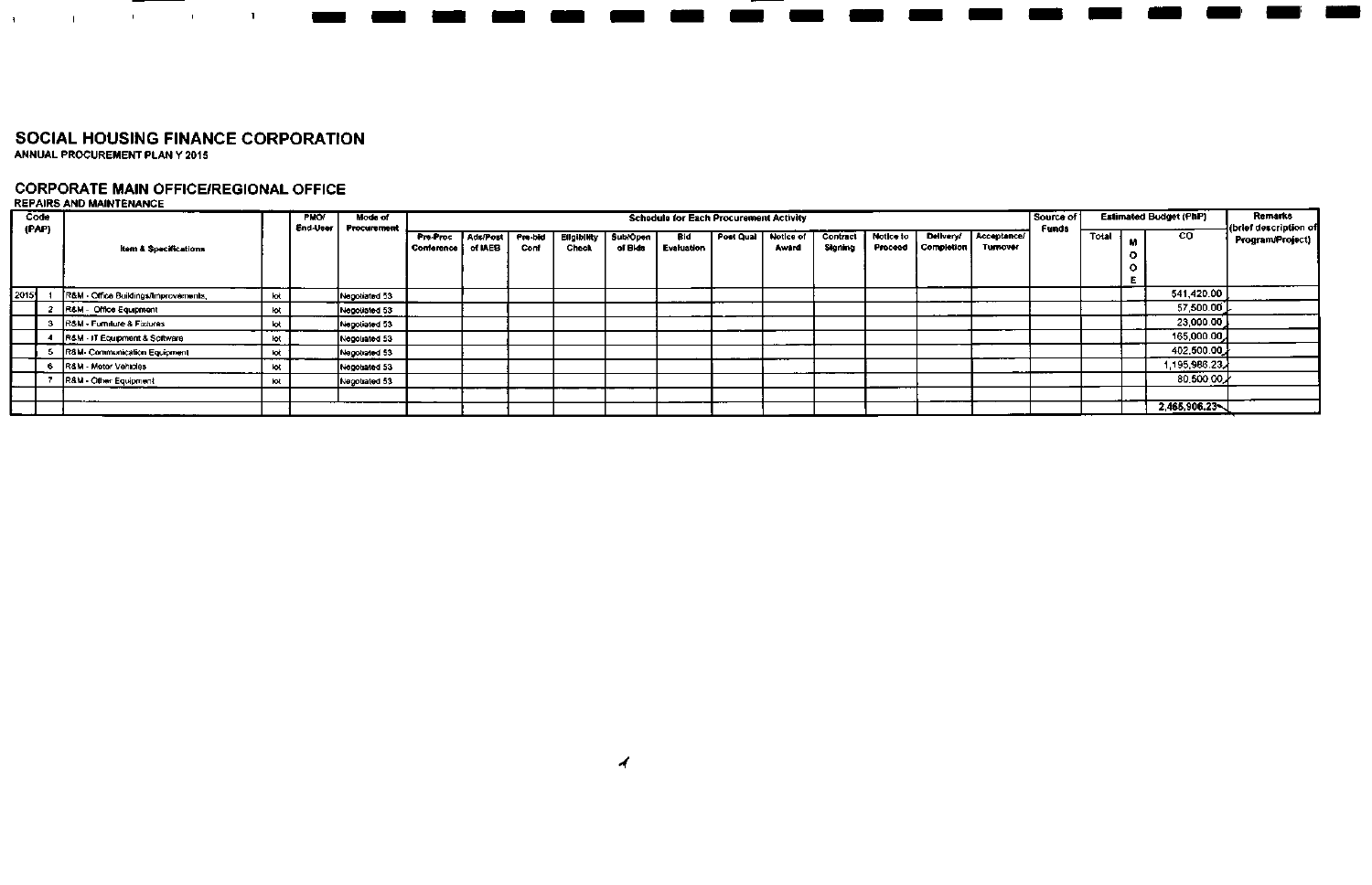$\sim$ 

 $\sim 1$ 

ANNUAL PROCUREMENT PLAN Y 2015

#### **CORPORATE MAIN OFFICE**

#### OFFICE' WAREHOUSE' EQUIPMENT RENTAL

|               |  | <b>PMO</b><br>Item & Specifications |          |                        |                        | Schedule for Each Procurement Activity |                 |                     |                     |                          |           |                    |                     |                      |                         |                        | Source of<br><b>Funds</b> |              | <b>Estimated Budget (PhP)</b> |    | <b>Remarks</b><br>(brief description of |
|---------------|--|-------------------------------------|----------|------------------------|------------------------|----------------------------------------|-----------------|---------------------|---------------------|--------------------------|-----------|--------------------|---------------------|----------------------|-------------------------|------------------------|---------------------------|--------------|-------------------------------|----|-----------------------------------------|
| Code<br>(PAP) |  |                                     | End-User | Mode of<br>Procurement | Pre-Proc<br>Conference | Ads/Post of<br><b>IAEB</b>             | Pre-bid<br>Conf | Eligibilit<br>Check | Sub/Open<br>of Bids | Bid<br><b>Evaluation</b> | Post Qual | Notice of<br>Award | Contract<br>Signing | Notice to<br>Proceed | Delivery/<br>Completion | Acceptance/<br>Tumover |                           | <b>Total</b> | $\bullet$<br>о                | СO | Program/Project)                        |
| 2015          |  | <b>Warehouse</b>                    |          | Negotiated 53          |                        |                                        |                 |                     |                     |                          |           |                    |                     |                      |                         |                        |                           |              | 1,857,600.00                  |    |                                         |
|               |  | 2 Other Equipment Rental            |          | Negotiated 53          |                        |                                        |                 |                     |                     |                          |           |                    |                     |                      |                         |                        |                           |              | 43.794.00                     |    |                                         |
|               |  | IT Equipment Rental                 |          | Negotiated 53          |                        |                                        |                 |                     |                     |                          |           |                    |                     |                      |                         |                        |                           |              | 60,599.00                     |    |                                         |
|               |  |                                     |          |                        | -----                  |                                        |                 |                     |                     |                          |           |                    |                     |                      |                         |                        |                           |              |                               |    |                                         |
|               |  |                                     |          |                        |                        |                                        |                 |                     |                     |                          |           |                    |                     |                      |                         |                        |                           |              | 1,961,993.00                  |    |                                         |
|               |  |                                     |          |                        |                        |                                        |                 |                     |                     |                          |           |                    |                     |                      |                         |                        |                           |              |                               |    |                                         |

-, -

 $\mathbf{I}$ 

 $\mathfrak{C}$ 

### **REGIONAL OFFIE**

#### OFFICE/ WAREHOUSE/EQUIPMENT RENTAL

|       |                                  |             |               |                        |                            |                 |                             |                     | <b>Schedule for Each Procurement Activity</b> |           |           |                |           |                  |                    | Source of    |       | <b>Estimated Budget (PhP)</b> |           | Remarks                                   |
|-------|----------------------------------|-------------|---------------|------------------------|----------------------------|-----------------|-----------------------------|---------------------|-----------------------------------------------|-----------|-----------|----------------|-----------|------------------|--------------------|--------------|-------|-------------------------------|-----------|-------------------------------------------|
| Code  | <b>Item &amp; Specifications</b> | <b>PMOI</b> | Mode of       | Pre-Proc<br>Conference | Ads/Post of<br><b>IAEB</b> | Pre-bld<br>Conf | <b>Eligibliity</b><br>Check | Sub/Open<br>of Bids | Bid<br>Evaluation                             | Post Qual | Notice of | Contract       | Notice to | <b>Delivery!</b> | <b>Acceptance/</b> | <b>Funds</b> | Total |                               | <b>CO</b> | (brief description of<br>Program/Project) |
| (PAP) |                                  | End-User    | Procurement   |                        |                            |                 |                             |                     |                                               |           | Award     | <b>Signing</b> | Proceed   | Completion       | Turnover           |              |       |                               |           |                                           |
|       |                                  |             |               |                        |                            |                 |                             |                     |                                               |           |           |                |           |                  |                    |              |       |                               |           |                                           |
|       | [2015] 1 Cauayan Isabela         |             | Negotiated 53 |                        |                            |                 |                             |                     |                                               |           |           |                |           |                  |                    |              |       | 157,897.06                    |           |                                           |
|       | 2 Zamboanga City                 |             | Negotiated 53 |                        |                            |                 |                             |                     |                                               |           |           |                |           |                  |                    |              |       | 240,306.00                    |           |                                           |
|       | 3 Cebu City                      |             | Negotiated 53 |                        |                            |                 |                             |                     |                                               |           |           |                |           |                  |                    |              |       | 612,864.00                    |           |                                           |
|       | 4 General Santos City            |             | Negotiated 53 |                        |                            |                 |                             |                     |                                               |           |           |                |           |                  |                    |              |       | 236,035.11                    |           |                                           |
|       | 5 Cagayan De Oro City            |             | Negotiated 53 |                        |                            |                 |                             |                     |                                               |           |           |                |           |                  |                    |              |       | 297,404.31                    |           |                                           |
|       | 6 Davac City                     |             | Negotiated 53 |                        |                            |                 |                             |                     |                                               |           |           |                |           |                  |                    |              |       | 398,729.76                    |           |                                           |
|       | 7 Bacolod City                   |             | Negotiated 53 |                        |                            |                 |                             |                     |                                               |           |           |                |           |                  |                    |              |       | 244,675.20                    |           |                                           |
|       | 6  Naga                          |             | Negotiated 53 |                        |                            |                 |                             |                     |                                               |           |           |                |           |                  |                    |              |       | 162,425.01                    |           |                                           |
|       | 9 Palawan                        |             | Neocliated 53 |                        |                            |                 |                             |                     |                                               |           |           |                |           |                  |                    |              |       | 337,626.97                    |           |                                           |
|       | 10 Iloilo City                   |             | Negoliated 53 |                        |                            |                 |                             |                     |                                               |           |           |                |           |                  |                    |              |       | 347,116.58                    |           |                                           |
|       |                                  |             |               |                        |                            |                 |                             |                     |                                               |           |           |                |           |                  |                    |              |       |                               |           |                                           |
|       |                                  |             |               |                        |                            |                 |                             |                     |                                               |           |           |                |           |                  |                    |              |       | 3,035,080.00                  |           |                                           |

 $4,997,073.00$ 

 $\blacksquare$ 

-, -

٧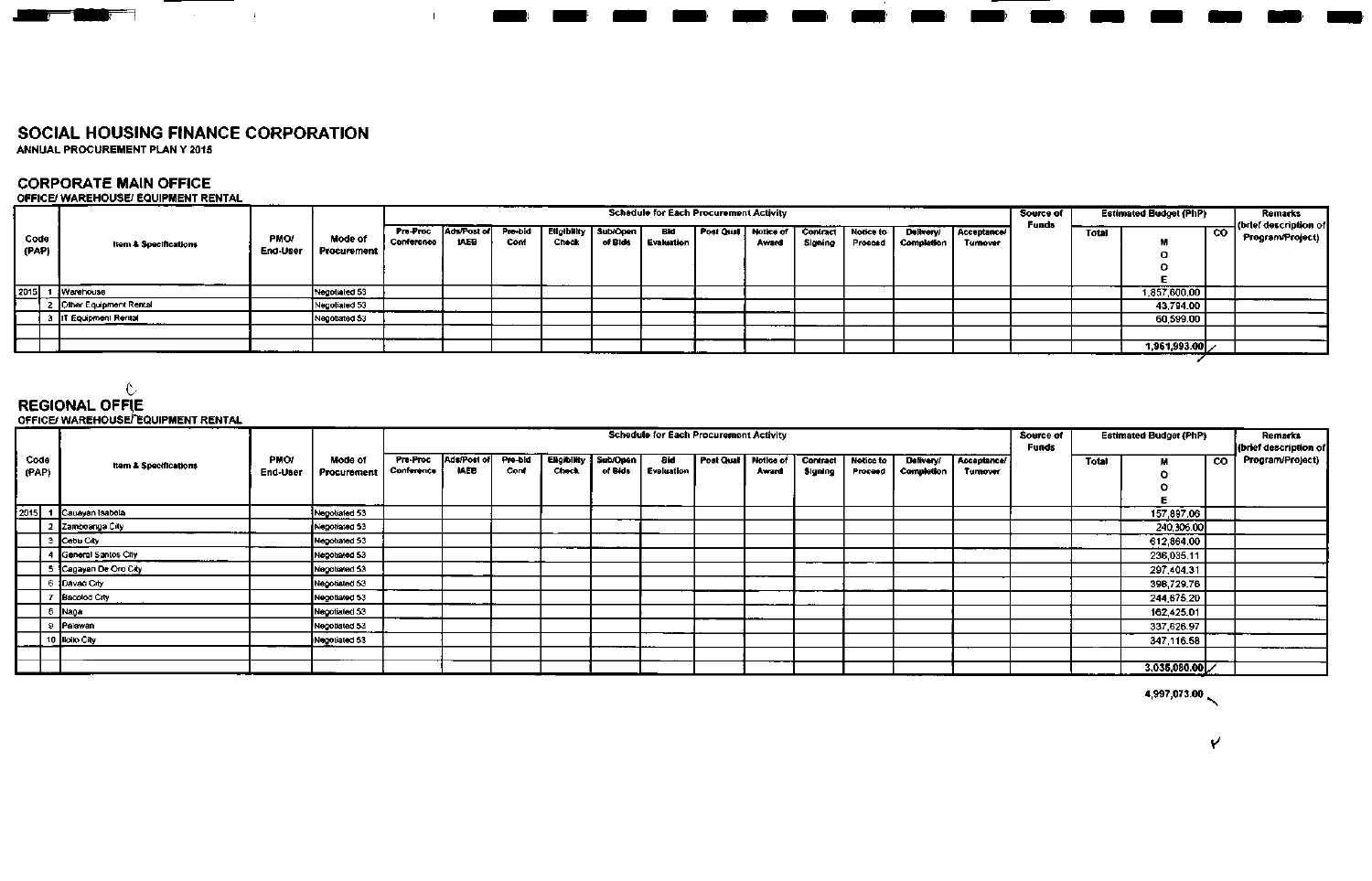#### **SOCIAL HOUSING FINANCE CORPORATION ANNUAL PROCUREMENT PLAN Y 2015**

\_

- -

 $\sim$ 

\_

--

\_\_\_\_\_\_\_\_\_\_\_

#### CORPORATE MAIN OFFICE

#### OFFICE MACHINE AND OTHER EQUIPMENT

**\_.\_** -

|               |                                    |                |                         |                        |                        |                            |                 |                             |                     | <b>Schedule for Each Procurement Activity</b> |           |                    |                     |                      |                         |                                | Source of    |                        |       | <b>Estimated Budget (PhP)</b> | Remarks                                   |
|---------------|------------------------------------|----------------|-------------------------|------------------------|------------------------|----------------------------|-----------------|-----------------------------|---------------------|-----------------------------------------------|-----------|--------------------|---------------------|----------------------|-------------------------|--------------------------------|--------------|------------------------|-------|-------------------------------|-------------------------------------------|
| Code<br>(PAP) | <b>Item &amp; Specifications</b>   | Total          | <b>PMO/</b><br>End-User | Mode of<br>Procurement | Pre-Proc<br>Conference | Ads/Post of<br><b>IAEB</b> | Pre-bld<br>Conf | <b>Eligibility</b><br>Check | Sub/Open<br>of Bids | 8id<br><b>Evaluation</b>                      | Post Qual | Notice of<br>Award | Contract<br>Signing | Notice to<br>Proceed | Delivery/<br>Completion | <b>Acceptance/</b><br>Turnover | <b>Funds</b> | $T$ otal <sub>Mo</sub> | lo el | <b>CO</b>                     | (brief description of<br>Program/Project) |
| 2015          | 1 Internet Broadband/Pocket Wifi   | $\mathbf{z}$   |                         | Negotiated 53          |                        |                            |                 |                             |                     |                                               |           |                    |                     |                      |                         |                                |              |                        |       | 12,000.00                     |                                           |
|               | 2 Fax Machine                      | 8              |                         | <b>PS-DBM</b>          |                        |                            |                 |                             |                     |                                               |           |                    |                     |                      |                         |                                |              |                        |       | 56,000,00                     |                                           |
|               | 3 Multi Media Projector            |                |                         | PS-DBM                 |                        |                            |                 |                             |                     |                                               |           |                    |                     |                      |                         |                                |              |                        |       | 30,000.00                     |                                           |
|               | 4 Financial Calculator             |                |                         | PS-DBM                 |                        |                            |                 |                             |                     |                                               |           |                    |                     |                      |                         |                                |              |                        |       | 10,000.00                     |                                           |
|               | 5 Check Writer                     | $\overline{2}$ |                         | <b>Negotiated 53</b>   |                        |                            |                 |                             |                     |                                               |           |                    |                     |                      |                         |                                |              |                        |       | 50,000.00                     |                                           |
|               | 6 Electric Typewriter              | $\overline{2}$ |                         | Negotiated 53          |                        |                            |                 |                             |                     |                                               |           |                    |                     |                      |                         |                                |              |                        |       | 30,000.00                     |                                           |
|               | 7 Digital Camera (low-end)         |                |                         | Negotiated 53          |                        |                            |                 |                             |                     |                                               |           |                    |                     |                      |                         |                                |              |                        |       | 80,000.00                     |                                           |
|               | 8   Digital Camera (mid-range)     | 11             |                         | Negotiated 53          |                        |                            |                 |                             |                     |                                               |           |                    |                     |                      |                         |                                |              |                        |       | 440,000.00                    |                                           |
|               | 9 Digital Recorder                 | 21             |                         | <b>PS-DBM</b>          |                        |                            |                 |                             |                     |                                               |           |                    |                     |                      |                         |                                |              |                        |       | 315,000.00                    |                                           |
|               | 10 Portable Sound System           | $\mathbf{2}$   |                         | Negotiated 53          |                        |                            |                 |                             |                     |                                               |           |                    |                     |                      |                         |                                |              |                        |       | 60,000.00                     |                                           |
|               | 11 Electric Fan                    | -2             |                         | PS-DBM                 |                        |                            |                 |                             |                     |                                               |           |                    |                     |                      |                         |                                |              |                        |       | 7,000.00                      |                                           |
|               | 12 Digital SLR Camera              | $\mathbf{3}$   |                         | Negotiated 53          |                        |                            |                 |                             |                     |                                               |           |                    |                     |                      |                         |                                |              |                        |       | 450,000.00                    |                                           |
|               | 13 SLR Tripod                      |                |                         | Negotiated 53          |                        |                            |                 |                             |                     |                                               |           |                    |                     |                      |                         |                                |              |                        |       | $3,000.00$ $\sim$             |                                           |
|               | 14 Deposit Safe                    |                |                         | Negotiated 53          |                        |                            |                 |                             |                     |                                               |           |                    |                     |                      |                         |                                |              |                        |       | 36,000.00                     |                                           |
|               | 15 Megaphone with USB AND SD Card  | $\mathbf{2}$   |                         | Negotiated 53          |                        |                            |                 |                             |                     |                                               |           |                    |                     |                      |                         |                                |              |                        |       | 10,000.00                     |                                           |
|               | 16 Various Office Equipment - HDH  | lot            |                         |                        |                        |                            |                 |                             |                     |                                               |           |                    |                     |                      |                         |                                |              |                        |       | 85,000.00                     |                                           |
|               | 17 Various Office Equipment - AKPF | lol            |                         |                        |                        |                            |                 |                             |                     |                                               |           |                    |                     |                      |                         |                                |              |                        |       | 30,000.00                     |                                           |
|               |                                    |                |                         |                        |                        |                            |                 |                             |                     |                                               |           |                    |                     |                      |                         |                                |              |                        |       |                               |                                           |
|               |                                    |                |                         |                        |                        |                            |                 |                             |                     |                                               |           |                    |                     |                      |                         |                                |              |                        |       | 1,704,000.00                  |                                           |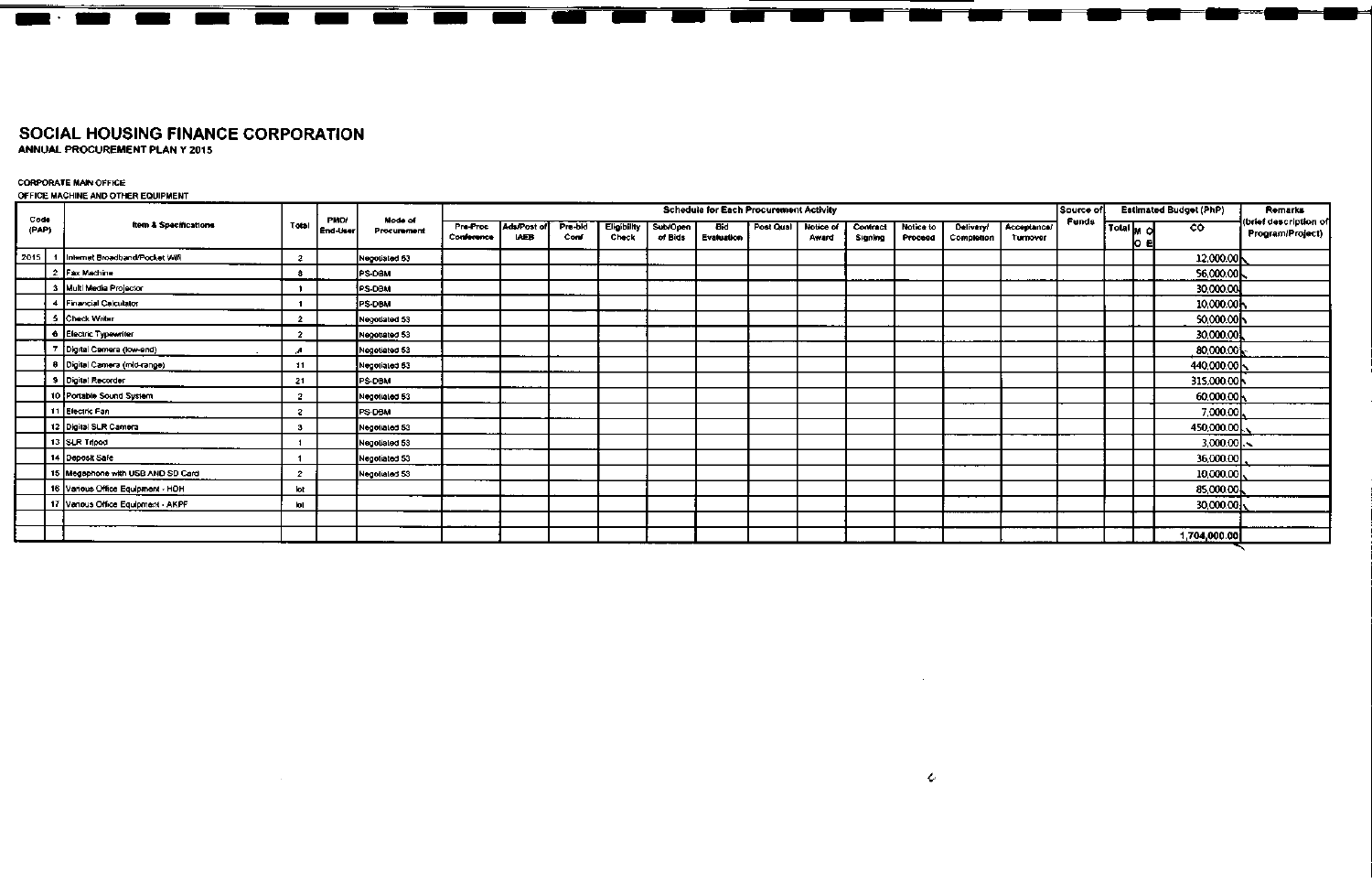**REGIONAL OFFICE**<br>Office Machine and Other Equipment

|               |                                                              |       |                        |               |                        | <b>Schedule for Each Procurement Activity</b> |                 |                      |                            |                   |           |                    |                     |                             |                                |                         | Source of    |                    |                         | <b>Estimated Budget (PhP)</b> | Remarks                                   |
|---------------|--------------------------------------------------------------|-------|------------------------|---------------|------------------------|-----------------------------------------------|-----------------|----------------------|----------------------------|-------------------|-----------|--------------------|---------------------|-----------------------------|--------------------------------|-------------------------|--------------|--------------------|-------------------------|-------------------------------|-------------------------------------------|
| Code<br>(PAP) | Item & Spacifications                                        | Total | <b>PMO</b><br>End-User | Mode of       | Pre-Proc<br>Conference | Ads/Post o<br><b>IAEB</b>                     | Pre-bid<br>Conf | Eligibility<br>Check | <b>Sub/Open</b><br>of Bids | Bid<br>Evaluation | Post Qual | Notice of<br>Award | Contract<br>Signing | Notice to<br><b>Proceed</b> | <b>Delivery!</b><br>Completion | Acceptance/<br>Turnover | <b>Funds</b> | Total <sub>M</sub> |                         | <b>CO</b>                     | (brief description of<br>Program/Project) |
|               |                                                              |       |                        | Procurement   |                        |                                               |                 |                      |                            |                   |           |                    |                     |                             |                                |                         |              |                    | $\circ$<br>$\circ$<br>E |                               |                                           |
|               | 2015   16 Adding Machine                                     |       |                        | Negotiated 53 |                        |                                               |                 |                      |                            |                   |           |                    |                     |                             |                                |                         |              |                    |                         | 2,500.00                      |                                           |
|               | 19 Fax Machine                                               |       |                        | <b>PS-DBM</b> |                        |                                               |                 |                      |                            |                   |           |                    |                     |                             |                                |                         |              |                    |                         | 60,000.00                     |                                           |
|               | -20 Multi Media Projector                                    |       |                        | <b>PS-DBM</b> |                        |                                               |                 |                      |                            |                   |           |                    |                     |                             |                                |                         |              |                    |                         | 210,000.00                    |                                           |
|               | -21 Heavy Duty electric Calculator                           |       |                        | <b>PS-DBM</b> |                        |                                               |                 |                      |                            |                   |           |                    |                     |                             |                                |                         |              |                    |                         | 3,000.00                      |                                           |
|               | -22 Electric Typewriter                                      |       |                        | Negotiated 53 |                        |                                               |                 |                      |                            |                   |           |                    |                     |                             |                                |                         |              |                    |                         | 30,000.00                     |                                           |
|               | 23 Digital Camera (mid-range)                                |       |                        | Negotiated 53 |                        |                                               |                 |                      |                            |                   |           |                    |                     |                             |                                |                         |              |                    |                         | 100,000.00                    |                                           |
|               | Digital Recorder                                             |       |                        | Negotiated 53 |                        |                                               |                 |                      |                            |                   |           |                    |                     |                             |                                |                         |              |                    |                         | 75,000.00                     |                                           |
|               | 36 Emergency Light                                           |       |                        | Negotiated 53 |                        |                                               |                 |                      |                            |                   |           |                    |                     |                             |                                |                         |              |                    |                         | 10,000.00                     |                                           |
|               | 26 Generator Set                                             |       |                        | Negotiated 53 |                        |                                               |                 |                      |                            |                   |           |                    |                     |                             |                                |                         |              |                    |                         | 120,000.00                    |                                           |
|               | 27 Airconditioning Unit Split Type                           |       |                        | Negotiated 53 |                        |                                               |                 |                      |                            |                   |           |                    |                     |                             |                                |                         |              |                    |                         | 350,000.00                    |                                           |
|               | 28 Airconditioning Unit Window Type                          |       |                        | Negotiated 53 |                        |                                               |                 |                      |                            |                   |           |                    |                     |                             |                                |                         |              |                    |                         | 60,000.00                     |                                           |
|               | 29 Camera (panoramic)                                        |       |                        | Negotiated 53 |                        |                                               |                 |                      |                            |                   |           |                    |                     |                             |                                |                         |              |                    |                         | 30,000.00                     |                                           |
|               | 30 Sound System (Amplifier System with mic) (Public address) |       |                        | Negotiated 53 |                        |                                               |                 |                      |                            |                   |           |                    |                     |                             |                                |                         |              |                    |                         | 180,000.00                    |                                           |
|               | 31 Water Dispenser                                           |       |                        | Negotiated 53 |                        |                                               |                 |                      |                            |                   |           |                    |                     |                             |                                |                         |              |                    |                         | 8,000.00                      |                                           |
|               | 32 Megaphone with USB AND SD Card                            |       |                        | Negotialed 53 |                        |                                               |                 |                      |                            |                   |           |                    |                     |                             |                                |                         |              |                    |                         | 7,500.00                      |                                           |
|               | 33 Biometrics c/o Admin                                      |       |                        | Negotiated 53 |                        |                                               |                 |                      |                            |                   |           |                    |                     |                             |                                |                         |              |                    |                         | 10,000.00                     |                                           |
|               | 34 Lapel Microphone                                          |       |                        | Negotiated 53 |                        |                                               |                 |                      |                            |                   |           |                    |                     |                             |                                |                         |              |                    |                         | 5,000.00                      |                                           |
|               | 35 Photocopier                                               |       |                        | Negotiated 53 |                        |                                               |                 |                      |                            |                   |           |                    |                     |                             |                                |                         |              |                    |                         | 300,000.00                    |                                           |
|               | <b>. 36 Portable WiFi Set</b>                                |       |                        | Negotiated 53 |                        |                                               |                 |                      |                            |                   |           |                    |                     |                             |                                |                         |              |                    |                         | 5,000.00                      |                                           |
|               |                                                              |       |                        |               |                        |                                               |                 |                      |                            |                   |           |                    |                     |                             |                                |                         |              |                    |                         |                               |                                           |
|               |                                                              |       |                        |               |                        |                                               |                 |                      |                            |                   |           |                    |                     |                             |                                |                         |              |                    |                         | 1,566,000.00                  |                                           |
|               |                                                              |       |                        |               |                        |                                               |                 |                      |                            |                   |           |                    |                     |                             |                                |                         |              |                    |                         |                               |                                           |

 $3,270,000.00$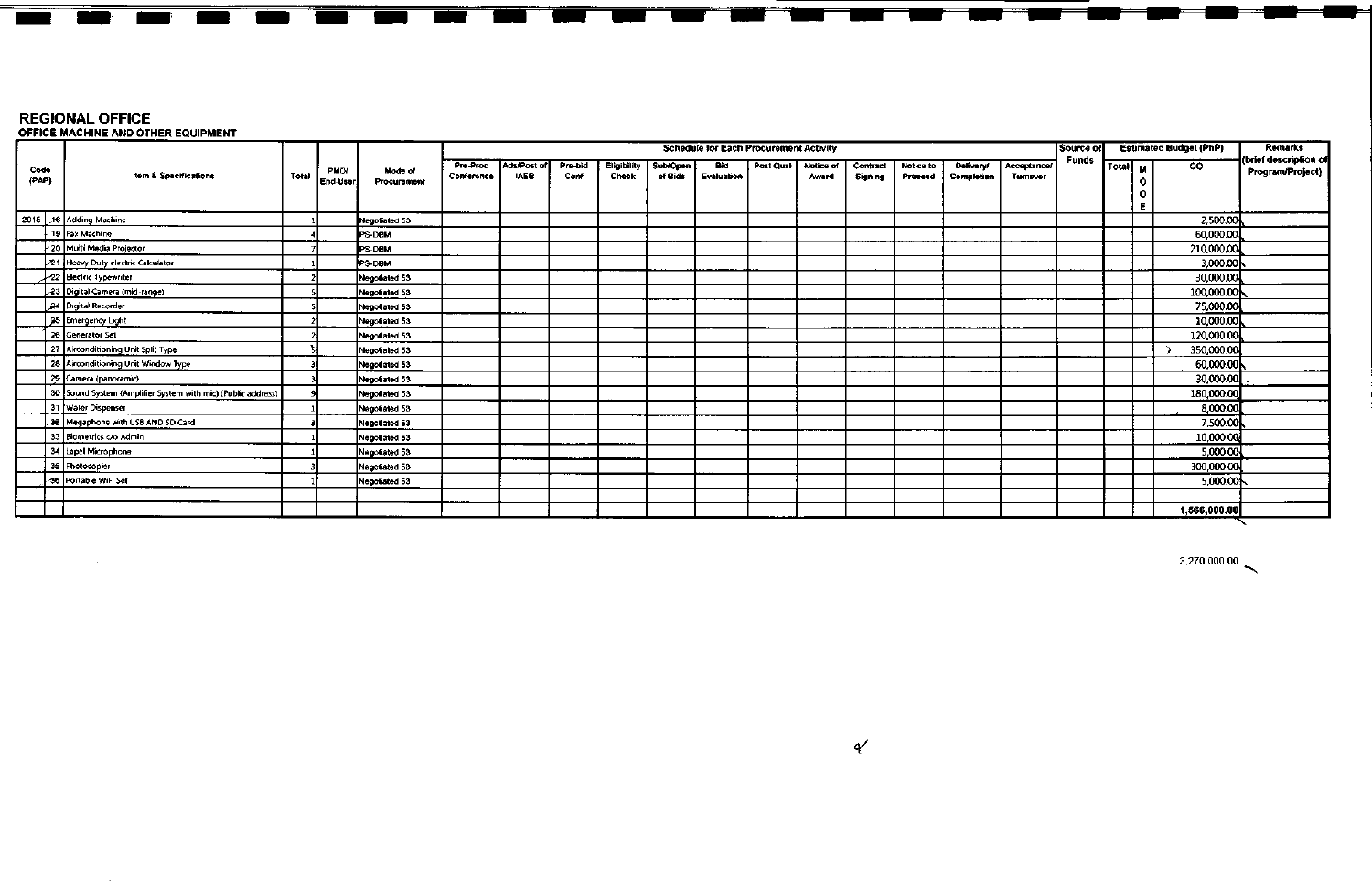#### **SOCIAL HOUSING FINANCE CORPORATION ANNUAL PROCUREMENT PLAN Y 2015**

#### **CORPORATE MAIN OFFICE**

#### **FURNITURE AND FIXTURES**

|                                 |                                                                     |                          |             |                       |            |             |         |                    |                 |            | <b>Schedule for Each Procurement Activity</b> |                  |          |                  |                         |            | Source of |       |                    | <b>Estimated Budget (PhP)</b> | <b>Remarks</b>           |
|---------------------------------|---------------------------------------------------------------------|--------------------------|-------------|-----------------------|------------|-------------|---------|--------------------|-----------------|------------|-----------------------------------------------|------------------|----------|------------------|-------------------------|------------|-----------|-------|--------------------|-------------------------------|--------------------------|
|                                 |                                                                     |                          | <b>PMO/</b> |                       | Pre-Proc   | Ads/Post of | Pre-bid | <b>Eligibility</b> | <b>Sub/Open</b> | Bld        | Post Qual                                     | <b>Notice of</b> | Contract | <b>Notice to</b> | Delivery!               | Acceptance | Funds     | Total |                    | CO.                           | (brief description<br>οſ |
| Code (PAP)                      | <b>Item &amp; Specifications</b>                                    | Total                    | End-        | Mode of               | Conference | <b>IAEB</b> | Conf    | Check              | of Bids         | Evaluation |                                               | Award            | Signing  | Proceed          | Completion   / Turnover |            |           |       | M.                 |                               | Program/Project}         |
|                                 |                                                                     |                          | User        | Procurement           |            |             |         |                    |                 |            |                                               |                  |          |                  |                         |            |           |       | $\circ$            |                               |                          |
|                                 |                                                                     |                          |             |                       |            |             |         |                    |                 |            |                                               |                  |          |                  |                         |            |           |       | $\mathbf{o}$<br>Е. |                               |                          |
| 2015<br>$^{\circ}$              | <b>Executive Chair</b>                                              | $\mathbf{1}$             |             | Public Bidding        |            |             |         |                    |                 |            |                                               |                  |          |                  |                         |            |           |       |                    | 6,000.00                      |                          |
| $\overline{2}$                  | COD Table                                                           | -1                       |             | Public Bidding        |            |             |         |                    |                 |            |                                               |                  |          |                  |                         |            |           |       |                    | 7,000.00                      |                          |
| 3 <sup>1</sup>                  | COD Chair                                                           | 6                        |             | Public Bidding        |            |             |         |                    |                 |            |                                               |                  |          |                  |                         |            |           |       |                    | 30,000.00                     |                          |
| $\overline{4}$                  | Clerical Table                                                      | 26                       |             | Public Bidding        |            |             |         |                    |                 |            |                                               |                  |          |                  |                         |            |           |       |                    | 143,000.00                    |                          |
| $5^{\circ}$                     | Clerical Chair                                                      | 53                       |             | Public Bidding        |            |             |         |                    |                 |            |                                               |                  |          |                  |                         |            |           |       |                    | 212,000.00                    |                          |
| 6                               | Visitor Chair                                                       | 14                       |             | Public Bidding        |            |             |         |                    |                 |            |                                               |                  |          |                  |                         |            |           |       |                    | 44,800.00                     |                          |
| $\overline{\mathbf{z}}$<br>Sofa |                                                                     | -1                       |             | Public Bidding        |            |             |         |                    |                 |            |                                               |                  |          |                  |                         |            |           |       |                    | 6,000.00                      |                          |
| 8                               | Sala Set                                                            | $\mathbf{z}$             |             | Public Bidding        |            |             |         |                    |                 |            |                                               |                  |          |                  |                         |            |           |       |                    | 50,000.00                     |                          |
| 9                               | Computer Table                                                      | -1.                      |             | Public Bidding        |            |             |         |                    |                 |            |                                               |                  |          |                  |                         |            |           |       |                    | 3,000.00                      |                          |
| 10                              | Junior Executive Chair                                              | $\overline{4}$           |             | Public Bidding        |            |             |         |                    |                 |            |                                               |                  |          |                  |                         |            |           |       |                    | 36,000.00                     |                          |
| 11                              | Printer Table                                                       | -3                       |             | Public Bidding        |            |             |         |                    |                 |            |                                               |                  |          |                  |                         |            |           |       |                    | 16,500.00                     |                          |
| 12                              | Side Table                                                          | $\blacktriangleleft$     |             | Public Bidding        |            |             |         |                    |                 |            |                                               |                  |          |                  |                         |            |           |       |                    | 22,000.00                     |                          |
| 13                              | Conference Chair                                                    | 12                       |             | Public Bidding        |            |             |         |                    |                 |            |                                               |                  |          |                  |                         |            |           |       |                    | 44,400.00                     |                          |
| 14                              | Conference Table                                                    | $\overline{2}$           |             | Public Bidding        |            |             |         |                    |                 |            |                                               |                  |          |                  |                         |            |           |       |                    | 18,000.00                     |                          |
| 15                              | Cabinet (Lateral)                                                   | 31                       |             | <b>Public Bidding</b> |            |             |         |                    |                 |            |                                               |                  |          |                  |                         |            |           |       |                    | 465,000.00                    |                          |
| 16                              | Back Cabinet                                                        | $\mathbf{1}$             |             | Public Bidding        |            |             |         |                    |                 |            |                                               |                  |          |                  |                         |            |           |       |                    | 15,000.00                     |                          |
| 17                              | Cabinet (Vertical)                                                  | $\mathsf{S}$             |             | Public Bidding        |            |             |         |                    |                 |            |                                               |                  |          |                  |                         |            |           |       |                    | 55,000.00                     |                          |
| 18                              | Open Typed Shelves                                                  | 26                       |             | Public Bloding        |            |             |         |                    |                 |            |                                               |                  |          |                  |                         |            |           |       |                    | 390,000.00                    |                          |
| 19                              | Open Typed Shelves (Customized for Warehouse)                       | 30                       |             | Public Bidding        |            |             |         |                    |                 |            |                                               |                  |          |                  |                         |            |           |       |                    | 450,000.00                    |                          |
| 20                              | Utility Cart                                                        | $\overline{2}$           |             | Public Bidding        |            |             |         |                    |                 |            |                                               |                  |          |                  |                         |            |           |       |                    | 10,000.00                     |                          |
| 21                              | Step Ladder                                                         | $\overline{4}$           |             | Public Bidding        |            |             |         |                    |                 |            |                                               |                  |          |                  |                         |            |           |       |                    | 20,000.00                     |                          |
| 22                              | Ladder (Heavy Duty) Straight ladder (16")and scaffold (4" platform) |                          |             | Public Bidding        |            |             |         |                    |                 |            |                                               |                  |          |                  |                         |            |           |       |                    | 20,000.00                     |                          |
| 23                              | Cork Board                                                          | $\overline{2}$           |             | Public Bidding        |            |             |         |                    |                 |            |                                               |                  |          |                  |                         |            |           |       |                    | 2,000.00                      |                          |
| 24                              | Cork Board big                                                      | $\overline{\phantom{a}}$ |             | Public Sidding        |            |             |         |                    |                 |            |                                               |                  |          |                  |                         |            |           |       |                    | 15,000.00                     |                          |
| 25                              | Glass White Board (overhead and white board)                        | 1                        |             | Public Bidding        |            |             |         |                    |                 |            |                                               |                  |          |                  |                         |            |           |       |                    | 40,000.00                     |                          |
| 26                              | Glass Board                                                         | $\mathbf{1}$             |             | Public Bidding        |            |             |         |                    |                 |            |                                               |                  |          |                  |                         |            |           |       |                    | 1,500.00                      |                          |
| 27                              | White Board with stand (Big)                                        | $\blacktriangleleft$     |             | Public Bidding        |            |             |         |                    |                 |            |                                               |                  |          |                  |                         |            |           |       |                    | 16,000.00                     |                          |
| 26                              | White Board (3x4)                                                   | $\ddot{ }$               |             | Public Bidding        |            |             |         |                    |                 |            |                                               |                  |          |                  |                         |            |           |       |                    | 8,000.00                      |                          |
| 29                              | Easel Board                                                         | $\mathbf{1}$             |             | Public Bidding        |            |             |         |                    |                 |            |                                               |                  |          |                  |                         |            |           |       |                    | 2,500.00                      |                          |
| 30                              | Vertical Blinds                                                     | $\mathbf{3}$             |             | Public Bidding        |            |             |         |                    |                 |            |                                               |                  |          |                  |                         |            |           |       |                    | 60,000.00                     |                          |
| 31                              | Blinds (Pull Down)                                                  | $\mathbf{1}$             |             | Public Bidding        |            |             |         |                    |                 |            |                                               |                  |          |                  |                         |            |           |       |                    | 450,000.00                    |                          |
| 32                              | Wall Partition                                                      | $\mathbf{1}$             |             | Public Bidding        |            |             |         |                    |                 |            |                                               |                  |          |                  |                         |            |           |       |                    | 40,000.00                     |                          |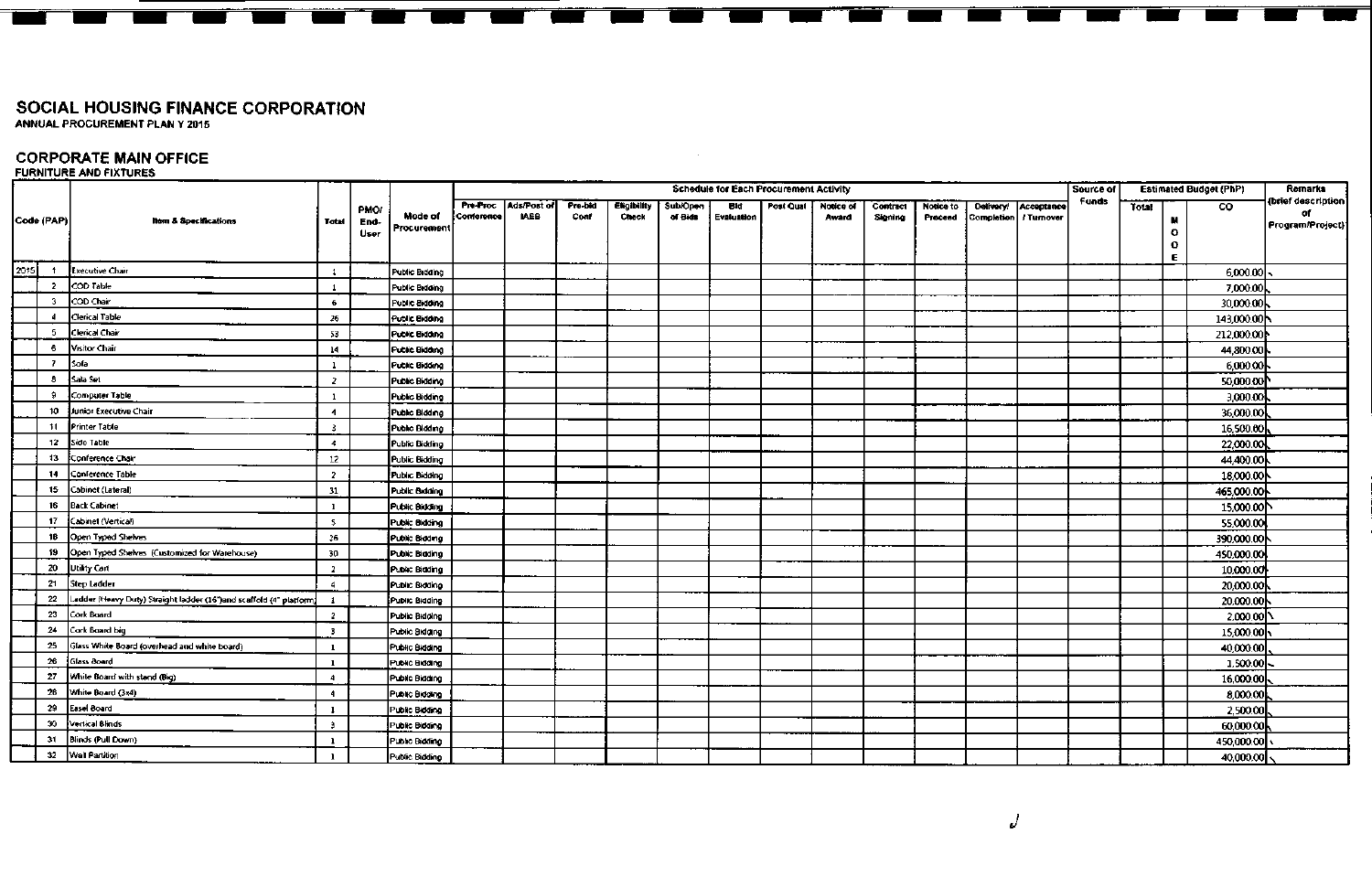| 33         | Vault Cabinet (5 drawers)                   |     |                |  |  |  |  |  |  |  |              |  |
|------------|---------------------------------------------|-----|----------------|--|--|--|--|--|--|--|--------------|--|
|            |                                             |     | Public Bidding |  |  |  |  |  |  |  | 55,000.00N   |  |
| 34         | Vault Cabinet                               |     | Public Bidding |  |  |  |  |  |  |  | 200,000.00   |  |
|            | 35 Plastic Box (Familia)                    |     | Public Bidding |  |  |  |  |  |  |  | 5,000.00     |  |
|            | 36 Display Rack for Trophies, Plaques, etc. |     | Public Bidding |  |  |  |  |  |  |  | 10,000.00    |  |
| 37<br>---- | Frontline Counter Table                     |     | Public Bidding |  |  |  |  |  |  |  | 50,000.00    |  |
| 38         | Partition (half(1/2 glass) Fabric)          | 52  | Public Bidding |  |  |  |  |  |  |  | 234,000.00   |  |
| 39         | Gang Chair (4rows)                          |     | Public Bidding |  |  |  |  |  |  |  | 12,000.00    |  |
| 40         | Partition (glass 90x30 inches)              | 10  | Public Bidding |  |  |  |  |  |  |  | 120,000.00   |  |
| 41         | 5 Shelf Book Case                           |     | Public Bidding |  |  |  |  |  |  |  | 13,000.00    |  |
| 42         | Various Furnitures and Fixtures - HDH       | lot | Public Bidding |  |  |  |  |  |  |  | 200,000.00   |  |
| 43         | Various Furnitures and Fixtures - AKPF      | kat | Public Bidding |  |  |  |  |  |  |  | 20,000.00    |  |
|            |                                             |     |                |  |  |  |  |  |  |  |              |  |
|            |                                             |     |                |  |  |  |  |  |  |  | 3,617,700.00 |  |

and the second second second second second second second second second second second second second second second

**Martin La** 

and the second second second second second second second second second second second second second second second second second second second second second second second second second second second second second second seco

in a component and the component of the component of the component of the component of the component of the co

 $\overline{1}$ 

**Registration**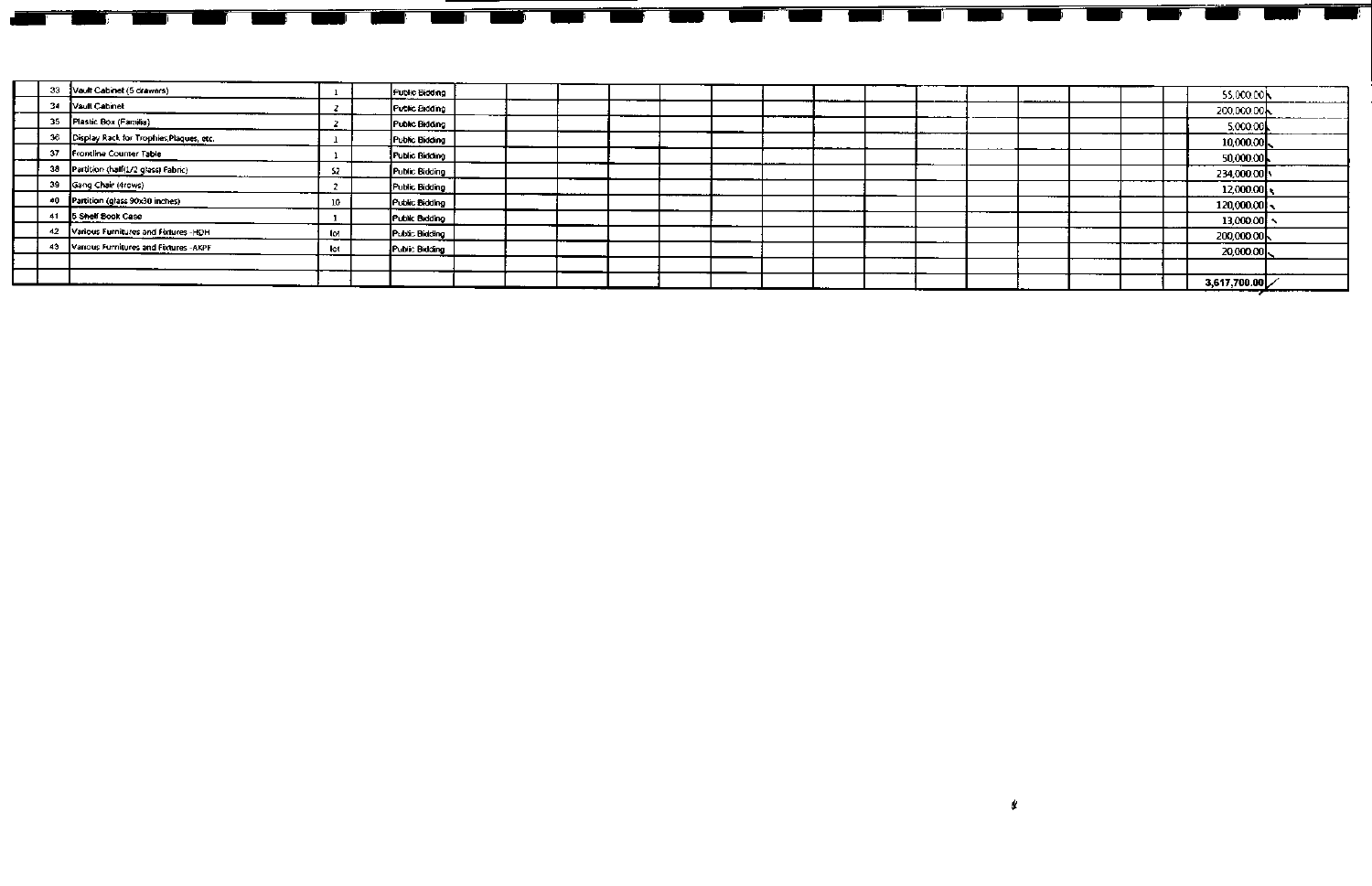#### **REGIONAL OFFICE**

FURNITURE & FIXTURE

|      |            |                                               |       |             |                        |            |             |         |                    |                 | <b>Schedule for Each Procurement Activity</b> |           |           |          |           |                         | Source of    |       |   | <b>Estimated Budget (PhP)</b> | <b>Remarks</b>      |
|------|------------|-----------------------------------------------|-------|-------------|------------------------|------------|-------------|---------|--------------------|-----------------|-----------------------------------------------|-----------|-----------|----------|-----------|-------------------------|--------------|-------|---|-------------------------------|---------------------|
|      |            |                                               |       | <b>PMO/</b> |                        | Pre-Proc   | Ads/Post of | Pro-bid | <b>Eligibility</b> | <b>Sub/Open</b> | Bld                                           | Post Qual | Notice of | Contract | Notice to | Delivery/ Acceptance    | <b>Funds</b> | Total |   | $\overline{50}$               | (brief description- |
|      | Code (PAP) | <b>Item &amp; Specifications</b>              | Total | End-        | Mode of<br>Procurement | Conference | <b>IAEB</b> | Conf    | Check              | of Bids         | Evaluation                                    |           | Award     | Signing  | Proceed   | Completion   / Turnover |              |       | м |                               | of                  |
|      |            |                                               |       | User        |                        |            |             |         |                    |                 |                                               |           |           |          |           |                         |              |       | ۰ |                               | Program/Project)    |
|      |            |                                               |       |             |                        |            |             |         |                    |                 |                                               |           |           |          |           |                         |              |       | ۰ |                               |                     |
| 2015 | 44         | Executive Chair                               |       |             | Public Bidding         |            |             |         |                    |                 |                                               |           |           |          |           |                         |              |       | E |                               |                     |
|      | 45         | Office Table                                  |       |             | Public Bidding         |            |             |         |                    |                 |                                               |           |           |          |           |                         |              |       |   | 23,200.00                     |                     |
|      | 46         | COD Table                                     |       |             | Public Bidding         |            |             |         |                    |                 |                                               |           |           |          |           |                         |              |       |   | 49,000.00                     |                     |
|      | 47         | High Back Chair                               |       |             | Public Bidding         |            |             |         |                    |                 |                                               |           |           |          |           |                         |              |       |   | 21,000.00                     |                     |
|      | 48         | Clerical Table                                | 13    |             | Public Bidding         |            |             |         |                    |                 |                                               |           |           |          |           |                         |              |       |   | 18,000.00                     |                     |
|      | 49         | Clerical Chair                                | 15    |             | Public Bidding         |            |             |         |                    |                 |                                               |           |           |          |           |                         |              |       |   | 71,500.00                     |                     |
|      | 50         | Modular System for COD                        |       |             | Public Bidding         |            |             |         |                    |                 |                                               |           |           |          |           |                         |              |       |   | 60,000.00                     |                     |
|      | 51         | Modular System for Staff                      |       |             | Public Bidding         |            |             |         |                    |                 |                                               |           |           |          |           |                         |              |       |   | 50,000.00                     |                     |
|      | 52         | Visitor Chair                                 |       |             | Public Bidding         |            |             |         |                    |                 |                                               |           |           |          |           |                         |              |       |   | 40,000.00                     |                     |
|      | 53         | Gang Chair                                    |       |             | Public Bidding         |            |             |         |                    |                 |                                               |           |           |          |           |                         |              |       |   | 6,400.00                      |                     |
|      | 54         | Gang Chair (4seaters)                         |       |             | <b>Public Bidding</b>  |            |             |         |                    |                 |                                               |           |           |          |           |                         |              |       |   | 14,000.00                     |                     |
|      | 55         | Long John Chair                               |       |             | Public Bidding         |            |             |         |                    |                 |                                               |           |           |          |           |                         |              |       |   | 37,000.00                     |                     |
|      | 56         | Monobloc Chair                                | 145   |             | Public Bidding         |            |             |         |                    |                 |                                               |           |           |          |           |                         |              |       |   | 84,000.00                     |                     |
|      | 57         | Monobloc Table                                |       |             | Public Bidding         |            |             |         |                    |                 |                                               |           |           |          |           |                         |              |       |   | 72,500.00                     |                     |
|      | 58         | Small Table                                   |       |             | Public Bidding         |            |             |         |                    |                 |                                               |           |           |          |           |                         |              |       |   | 16,000.00                     |                     |
|      | 59         | Computer Table                                | 12    |             | Public Bidding         |            |             |         |                    |                 |                                               |           |           |          |           |                         |              |       |   | 6,000.00                      |                     |
|      | 60         | Printer Table                                 |       |             | Public Bidding         |            |             |         |                    |                 |                                               |           |           |          |           |                         |              |       |   | 36,000,00                     |                     |
|      | 61         | Side Table                                    |       |             | Public Bidding         |            |             |         |                    |                 |                                               |           |           |          |           |                         |              |       |   | 33,000.00                     |                     |
|      | 62         | Conference Chair                              | 12    |             | <b>Public Bidding</b>  |            |             |         |                    |                 |                                               |           |           |          |           |                         |              |       |   | 27,500.00                     |                     |
|      | 63         | Conference Table                              |       |             | Public Bidding         |            |             |         |                    |                 |                                               |           |           |          |           |                         |              |       |   | 44,400.00                     |                     |
|      | 64         | Long Table (foldable)                         |       |             | Public Brdding         |            |             |         |                    |                 |                                               |           |           |          |           |                         |              |       |   | 18,000.00                     |                     |
|      | 65         | Cabinet (Lateral)                             | 10    |             | Public Bidding         |            |             |         |                    |                 |                                               |           |           |          |           |                         |              |       |   | 20,000.00                     |                     |
|      |            | 66 Open Typed Shelves (Lateral)               |       |             | <b>Public Bidding</b>  |            |             |         |                    |                 |                                               |           |           |          |           |                         |              |       |   | 150,000.00                    |                     |
|      | 67         | Open Typed Shelves (Customized for Warehouse) |       |             | Public Bidding         |            |             |         |                    |                 |                                               |           |           |          |           |                         |              |       |   | 20,000.00                     |                     |
|      | 68         | Steel Rack Filing System                      | 10    |             | Public Bidding         |            |             |         |                    |                 |                                               |           |           |          |           |                         |              |       |   | 34,000.00                     |                     |
|      | 69         | White Board with stand (Big)                  |       |             | Public Bidding         |            |             |         |                    |                 |                                               |           |           |          |           |                         |              |       |   | 150,000.00                    |                     |
|      | 70         | Counter /Cashier Table                        |       |             | Public Bidding         |            |             |         |                    |                 |                                               |           |           |          |           |                         |              |       |   | 8,000.00                      |                     |
|      | 71         | Venetian Blinds                               |       |             | Public Bidding         |            |             |         |                    |                 |                                               |           |           |          |           |                         |              |       |   | 15,000.00                     |                     |
|      | 72         | Cashier's Booth                               |       |             | Public Bidding         |            |             |         |                    |                 |                                               |           |           |          |           |                         |              |       |   | 40,000.00                     |                     |
|      | 73         | Visitor Lounge                                |       |             | Public Bidding         |            |             |         |                    |                 |                                               |           |           |          |           |                         |              |       |   | 50,000.00                     |                     |
|      | 74         | Teller's Cubicle                              |       |             | Public Bidding         |            |             |         |                    |                 |                                               |           |           |          |           |                         |              |       |   | 15,000.00                     |                     |
|      | 75         | <b>Executive Table</b>                        |       |             | Public Bidding         |            |             |         |                    |                 |                                               |           |           |          |           |                         |              |       |   | 6,500.00                      |                     |
|      | 76         | Typewriter Table                              |       |             | Public Bidding         |            |             |         |                    |                 |                                               |           |           |          |           |                         |              |       |   | 45,000.00                     |                     |
|      |            | 77 Bulletin Board                             |       |             | <b>Public Bidding</b>  |            |             |         |                    |                 |                                               |           |           |          |           |                         |              |       |   | 3,000.00                      |                     |
|      |            |                                               |       |             |                        |            |             |         |                    |                 |                                               |           |           |          |           |                         |              |       |   | 5,000.00                      |                     |
|      |            |                                               |       |             |                        |            |             |         |                    |                 |                                               |           |           |          |           |                         |              |       |   |                               |                     |
|      |            |                                               |       |             |                        |            |             |         |                    |                 |                                               |           |           |          |           |                         |              |       |   | 1,289,000.00                  |                     |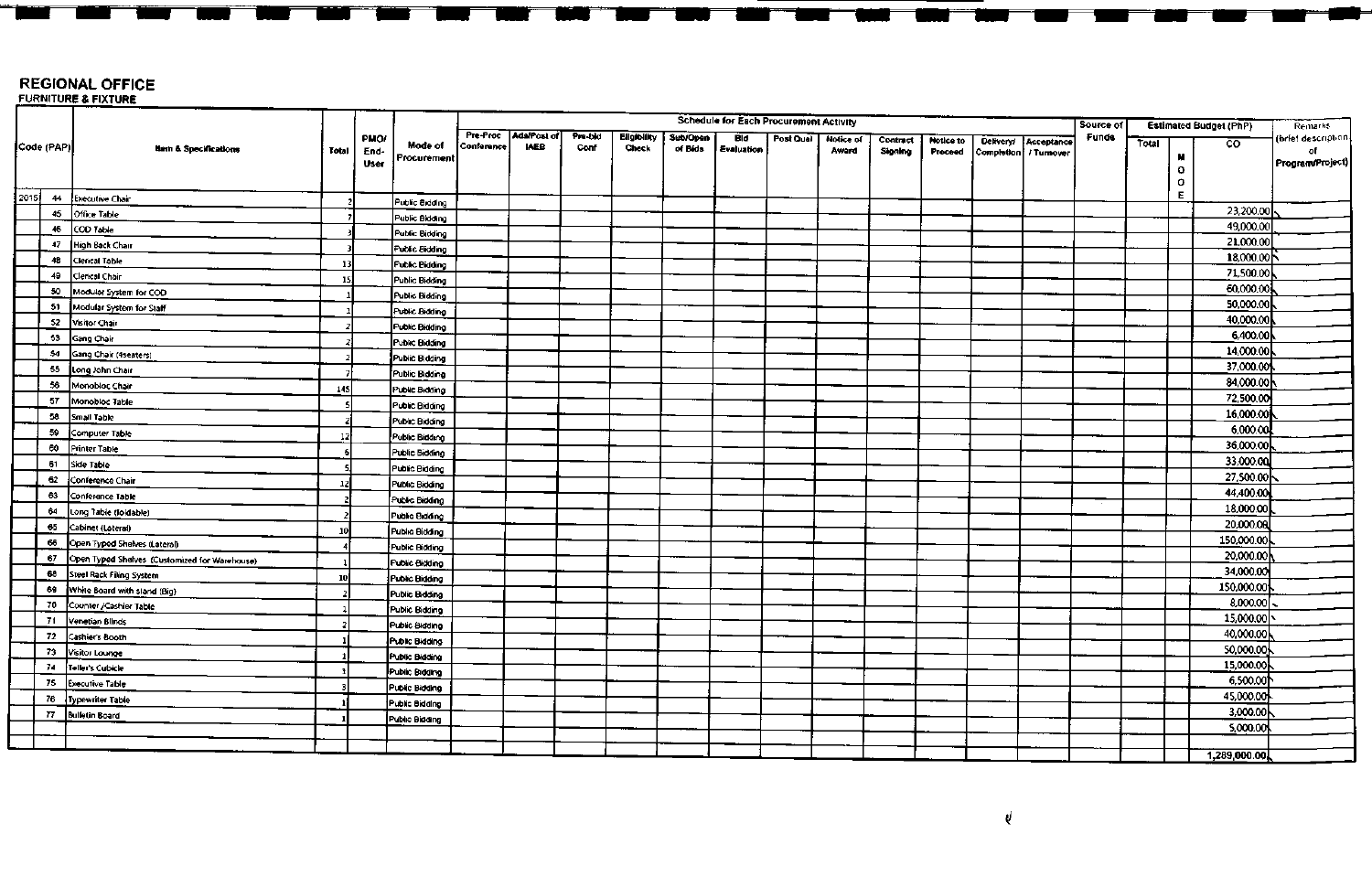ANNUAL PROCUREMENT PLAN Y 2015

#### **CORPORATE MAIN OFFICE**

#### **IT EQUIPMENTAND SOFTWARE**

|               |          |                                                                         |                          |                         |                        |                        |                            |                 |                             |                            | <b>Schedule for Each Procurement Activity</b> |           |                    |                     |                      |                                      |                   | Source of    |              |                   | <b>Estimated Budget (PhP)</b> | <b>Remarks</b>                                |
|---------------|----------|-------------------------------------------------------------------------|--------------------------|-------------------------|------------------------|------------------------|----------------------------|-----------------|-----------------------------|----------------------------|-----------------------------------------------|-----------|--------------------|---------------------|----------------------|--------------------------------------|-------------------|--------------|--------------|-------------------|-------------------------------|-----------------------------------------------|
| Code<br>(PAP) |          | <b>ftem &amp; Specifications</b>                                        | Total                    | <b>PMO!</b><br>End-User | Mode of<br>Procurement | Pre-Proc<br>Conference | Ade/Post of<br><b>IAEB</b> | Pre-bid<br>Conf | <b>Eligibility</b><br>Check | <b>SubrOpen</b><br>of Bids | Bid<br><b>Evaluation</b>                      | Post Qual | Notice of<br>Award | Contract<br>Signing | Notice to<br>Proceed | Delivery/<br>Completion   / Turnover | <b>Acceptance</b> | <b>Funds</b> | <b>Total</b> | м<br>$\circ$<br>٥ | CO.                           | (brief description)<br>of<br>Program/Project) |
|               |          |                                                                         |                          |                         |                        |                        |                            |                 |                             |                            |                                               |           |                    |                     |                      |                                      |                   |              |              | Е                 |                               |                                               |
|               |          | 2015 1 Laptop                                                           | 21                       |                         | <b>Public Bidding</b>  |                        |                            |                 |                             |                            |                                               |           |                    |                     |                      |                                      |                   |              |              |                   | 1,050,000.00                  |                                               |
|               |          | 2 Desktop Computer                                                      | 53                       |                         | Public Bidding         |                        |                            |                 |                             |                            |                                               |           |                    |                     |                      |                                      |                   |              |              |                   | 2.650.000.00                  |                                               |
|               |          | 3   LCD Projector                                                       | $\overline{\mathbf{3}}$  |                         | PS-DBM                 |                        |                            |                 |                             |                            |                                               |           |                    |                     |                      |                                      |                   |              |              |                   | 150,000.00                    |                                               |
|               |          | 4 LED Monitor                                                           | $\overline{c}$           |                         | Public Bidding         |                        |                            |                 |                             |                            |                                               |           |                    |                     |                      |                                      |                   |              |              |                   | 14,000.00                     |                                               |
|               |          | 5 Portable Printer                                                      | $\mathbf{1}$             |                         | Public Bidding         |                        |                            |                 |                             |                            |                                               |           |                    |                     |                      |                                      |                   |              |              |                   | 20,000.00                     |                                               |
|               |          | 6 High End Printer (Laser)                                              | $\overline{\phantom{a}}$ |                         | Public Bidding         |                        |                            |                 |                             |                            |                                               |           |                    |                     |                      |                                      |                   |              |              |                   | 120,000.00                    |                                               |
|               |          | 7 High End Printer (Laser) Colored                                      | 8                        |                         | <b>Public Bidding</b>  |                        |                            |                 |                             |                            |                                               |           |                    |                     |                      |                                      |                   |              |              |                   | 400,000.00                    |                                               |
|               |          | 8 Heavy Duty Printer with scanner                                       | $\overline{\mathbf{3}}$  |                         | Public Bidding         |                        |                            |                 |                             |                            |                                               |           |                    |                     |                      |                                      |                   |              |              |                   | 60,000.00                     |                                               |
|               |          | 9 Dol Marix Printer                                                     | $\bf{8}$                 |                         | <b>Public Bidding</b>  |                        |                            |                 |                             |                            |                                               |           |                    |                     |                      |                                      |                   |              |              |                   | 208,000.00                    |                                               |
|               |          | 10 Line Printer                                                         | $\mathbf{1}$             |                         | Public Bidding         |                        |                            |                 |                             |                            |                                               |           |                    |                     |                      |                                      |                   |              |              |                   | 150,000.00                    |                                               |
|               |          | 11 Office Printer (laserjet)                                            | $\overline{a}$           |                         | Public Bidding         |                        |                            |                 |                             |                            |                                               |           |                    |                     |                      |                                      |                   |              |              |                   | 100,000,00                    |                                               |
|               |          | 12 Printer with Scanner                                                 | $\overline{7}$           |                         | Public Bidding         |                        |                            |                 |                             |                            |                                               |           |                    |                     |                      |                                      |                   |              |              |                   | 70,000.00                     |                                               |
|               |          | 13 Printer Inkjel (colored)                                             | $\overline{z}$           |                         | Public Bidding         |                        |                            |                 |                             |                            |                                               |           |                    |                     |                      |                                      |                   |              |              |                   | 14,000.00                     |                                               |
|               |          | 14 Receipt Validation Printer                                           | $\blacktriangleleft$     |                         | Public Bidding         |                        |                            |                 |                             |                            |                                               |           |                    |                     |                      |                                      |                   |              |              |                   | 160,000.00                    |                                               |
|               |          | 15 Multi-Function Scanner-Copier                                        | $\mathbf{z}$             |                         | Public Bidding         |                        |                            |                 |                             |                            |                                               |           |                    |                     |                      |                                      |                   |              |              |                   | 156,000.00                    |                                               |
|               |          | 16 Scanner                                                              | $\overline{2}$           |                         | Public Bidding         |                        |                            |                 |                             |                            |                                               |           |                    |                     |                      |                                      |                   |              |              |                   | 22,000.00                     |                                               |
|               |          | Barcode Printer and wireless scanner with software<br>17 (complete set) |                          |                         | Public Bidding         |                        |                            |                 |                             |                            |                                               |           |                    |                     |                      |                                      |                   |              |              |                   | 120,000.00                    |                                               |
|               |          | 18 Document Scannerwith Software                                        | - 5                      |                         | Public Bidding         |                        |                            |                 |                             |                            |                                               |           |                    |                     |                      |                                      |                   |              |              |                   | 350,000.00                    |                                               |
|               |          | 19 Document Scanner                                                     | п.                       |                         | Public Bidding         |                        |                            |                 |                             |                            |                                               |           |                    |                     |                      |                                      |                   |              |              |                   | 40,000.00                     |                                               |
|               |          | 20 Projector                                                            | $\bullet$                |                         | Public Bidding         |                        |                            |                 |                             |                            |                                               |           |                    |                     |                      |                                      |                   |              |              |                   | 50,000.00                     |                                               |
|               |          | 21 Data Cabling (Head Office)                                           | $\blacksquare$           |                         | Public Bidding         |                        |                            |                 |                             |                            |                                               |           |                    |                     |                      |                                      |                   |              |              |                   | 3,000,000.00                  |                                               |
|               | $22$ ups |                                                                         | 20                       |                         | <b>Public Bidding</b>  |                        |                            |                 |                             |                            |                                               |           |                    |                     |                      |                                      |                   |              |              |                   | 220,000.00                    |                                               |
|               |          | نائي                                                                    |                          |                         |                        |                        |                            |                 |                             |                            |                                               |           |                    |                     |                      |                                      |                   |              |              |                   |                               |                                               |
|               |          | 23 Core Switches                                                        | $\overline{2}$           |                         | Public Bidding         |                        |                            |                 |                             |                            |                                               |           |                    |                     |                      |                                      |                   |              |              |                   | 1,216,860.00                  |                                               |
|               |          | 24 HDH Account Management Program                                       | $\blacksquare$           |                         | Public Bidding         |                        |                            |                 |                             |                            |                                               |           |                    |                     |                      |                                      |                   |              |              |                   | 1,000,000.00                  |                                               |
|               |          | المستعان                                                                |                          |                         |                        |                        |                            |                 |                             |                            |                                               |           |                    |                     |                      |                                      |                   |              |              |                   |                               |                                               |
|               |          | 25 Core Switches                                                        | $\overline{\mathbf{3}}$  |                         | Public Bidding         |                        |                            |                 |                             |                            |                                               |           |                    |                     |                      |                                      |                   |              |              |                   | 555,501.00                    |                                               |
|               |          | 26 Oata Cabling (Head Office)                                           | $\mathbf{3}$             |                         | Public Bidding         |                        |                            |                 |                             |                            |                                               |           |                    |                     |                      |                                      |                   |              |              |                   | 450,000.00                    |                                               |
|               |          |                                                                         |                          |                         |                        |                        |                            |                 |                             |                            |                                               |           |                    |                     |                      |                                      |                   |              |              |                   |                               |                                               |
|               |          | 27 Oata Cabling (Head Office)                                           | 9                        |                         | Public Bidding         |                        |                            |                 |                             |                            |                                               |           |                    |                     |                      |                                      |                   |              |              |                   | 300,000.06                    |                                               |
|               |          | 28 Core Switches                                                        | -9                       |                         | <b>Public Bidding</b>  |                        |                            |                 |                             |                            |                                               |           |                    |                     |                      |                                      |                   |              |              |                   | 390,267.00                    |                                               |
|               |          | 29 Wireless Access Points                                               | 11                       |                         | Public Bidding         |                        |                            |                 |                             |                            |                                               |           |                    |                     |                      |                                      |                   |              |              |                   | 239,635,00                    |                                               |
|               |          | 30 VPN Firewall-Hub Sites                                               | $\mathbf{3}$             |                         | <b>Public Bidding</b>  |                        |                            |                 |                             |                            |                                               |           |                    |                     |                      |                                      |                   |              |              |                   | 555,501.00                    |                                               |
|               |          | 31 VPN Firewall-Satellile Office                                        | 9                        |                         | <b>Public Bidding</b>  |                        |                            |                 |                             |                            |                                               |           |                    |                     |                      |                                      |                   |              |              |                   | 390,267.00h                   |                                               |
|               |          | 32 Network Attached Storage                                             | ٠                        |                         | Public Bidding         |                        |                            |                 |                             |                            |                                               |           |                    |                     |                      |                                      |                   |              |              |                   | 400,000.00                    |                                               |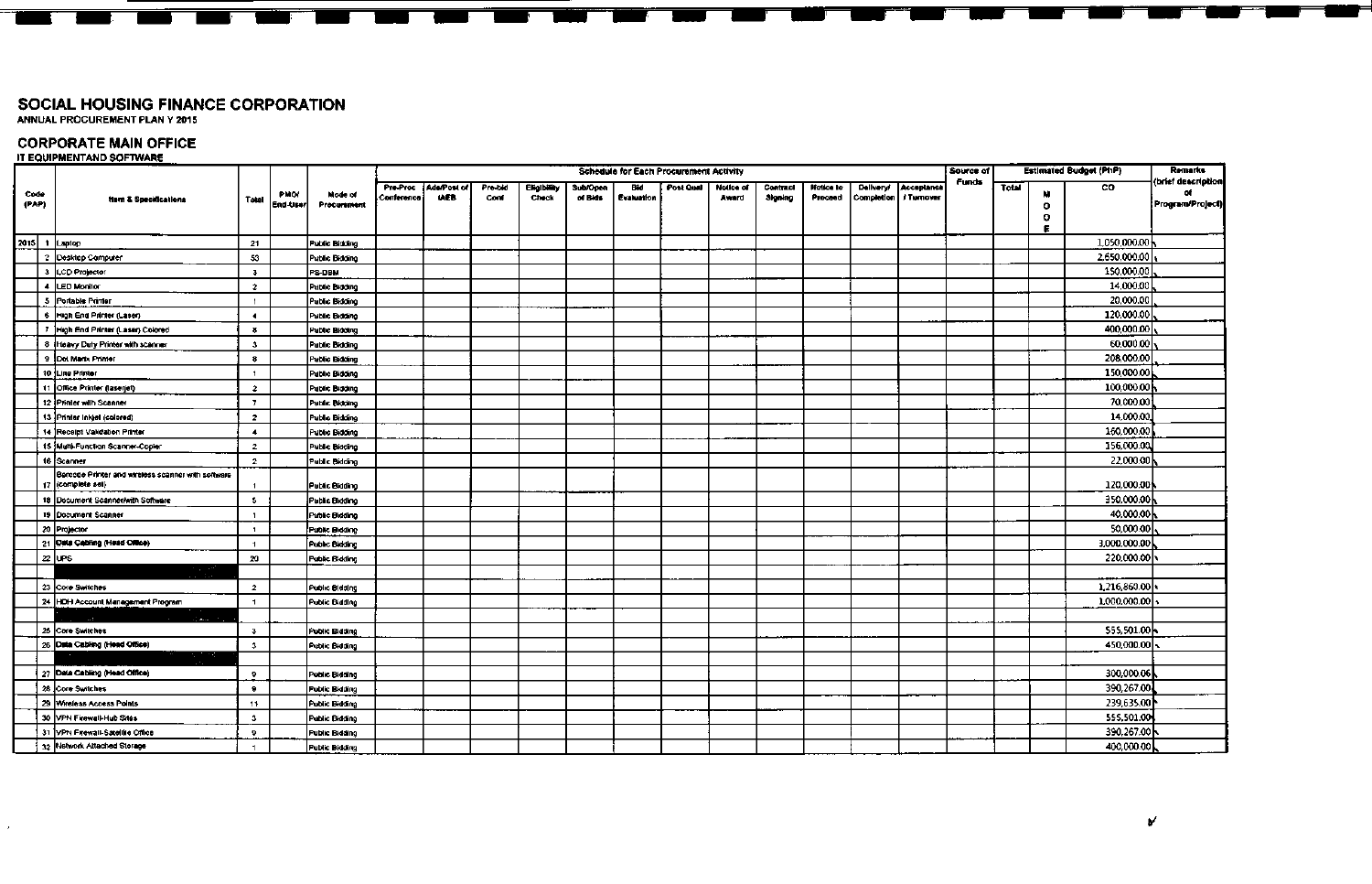| 33 Servers-Head Office                      | 6   | Public Bidding        |  |  |  |  |  |  |  | 1,800,000.00  |
|---------------------------------------------|-----|-----------------------|--|--|--|--|--|--|--|---------------|
| 34   Disaster Recovery                      |     | Public Bidding        |  |  |  |  |  |  |  | 3,000,000.00  |
| 35 Dala Center Rehabilitation               |     | Public Bidding        |  |  |  |  |  |  |  | 2,000,000.00  |
| <u> Starten (d. 1989)</u>                   |     |                       |  |  |  |  |  |  |  |               |
| 36 Microsoft Windows Server                 |     | Public Bidding        |  |  |  |  |  |  |  | 300,000.00    |
| 37 Microsoft Windows SQL-CAL                |     | Public Bidding        |  |  |  |  |  |  |  | 90,000.00     |
| 38 Anti-Virus Software                      |     | Public Bidding        |  |  |  |  |  |  |  | 500,000.00    |
| 39 Fortigate Finewall                       |     | Public Bidding        |  |  |  |  |  |  |  | 90,000,00     |
| 40 Internet Subscription                    |     | Public Bidding        |  |  |  |  |  |  |  | 1,000,000.00  |
| 41 Business Phone Management Suite Software |     | Public Bidding        |  |  |  |  |  |  |  | 60,000.00     |
| 42 Plotting Software                        |     | <b>Public Bidding</b> |  |  |  |  |  |  |  | 150,000.00    |
| 43 IT Network Software (Module).            |     | Public Bidding        |  |  |  |  |  |  |  | 3,700,000.00  |
| 44 Grid Coordinates/lie Points              |     | Public Bidding        |  |  |  |  |  |  |  | 800,000.00    |
| 45 Enterprise Resource Planning             |     | Public Bidding        |  |  |  |  |  |  |  | 37,000,000.00 |
| 46 Various IT Equipment-HDH                 | lot | <b>Public Bidding</b> |  |  |  |  |  |  |  | 1,150,000.00  |
| 47 Various IT Equipment-AKPF                | lot | Public Bidding        |  |  |  |  |  |  |  | 370,648.64    |
|                                             |     |                       |  |  |  |  |  |  |  |               |
|                                             |     |                       |  |  |  |  |  |  |  | 66,632,679.70 |
|                                             |     |                       |  |  |  |  |  |  |  |               |

 $\label{eq:2.1} \mathcal{L}(\mathcal{L}^{\mathcal{L}}_{\mathcal{L}}(\mathcal{L}^{\mathcal{L}}_{\mathcal{L}})) = \mathcal{L}(\mathcal{L}^{\mathcal{L}}_{\mathcal{L}}(\mathcal{L}^{\mathcal{L}}_{\mathcal{L}})) = \mathcal{L}(\mathcal{L}^{\mathcal{L}}_{\mathcal{L}}(\mathcal{L}^{\mathcal{L}}_{\mathcal{L}}))$ 

 $\overline{\phantom{0}}$ 

 $\overline{\phantom{a}}$ 

 $\mathcal{U}$  . The  $\mathcal{U}$ 

<u>sa ang ang ang p</u>

 $\overline{\phantom{a}}$ 

 $\overline{\phantom{0}}$ 

 $\overline{\phantom{a}}$ 

 $\overline{\phantom{0}}$ 

 $\overline{\phantom{a}}$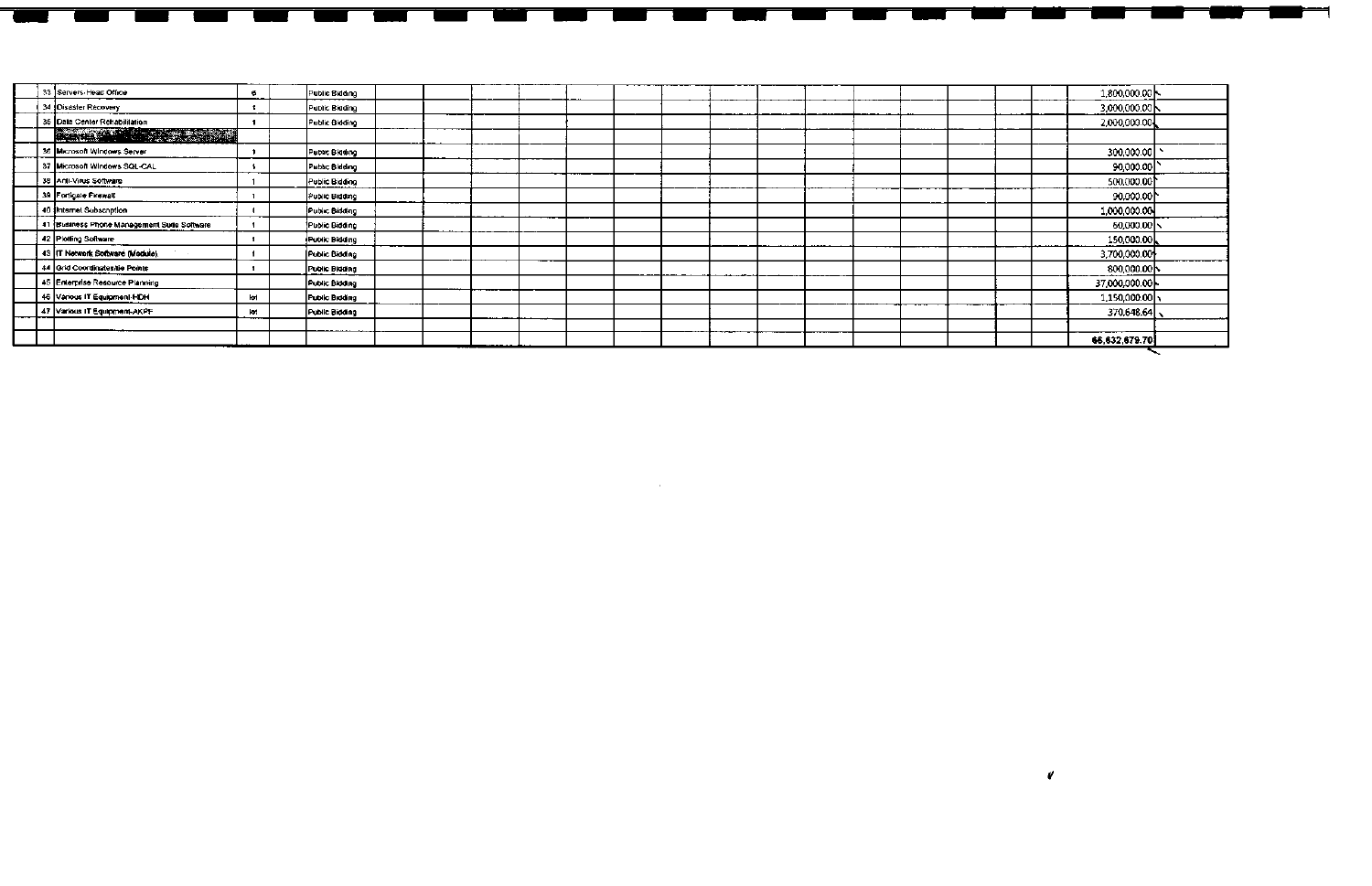#### **REGIONAL OFFICE**

#### IT EQUIPMENT AND SOFTWARE

|               |                                  |       |                         |                        |                          |                            |                 |                             |                     | <b>Schedule for Each Procurement Activity</b> |           |                    |                     |           |                               |                      | Source of |       |   | <b>Estimated Budget (PhP)</b> | Remarks                                      |
|---------------|----------------------------------|-------|-------------------------|------------------------|--------------------------|----------------------------|-----------------|-----------------------------|---------------------|-----------------------------------------------|-----------|--------------------|---------------------|-----------|-------------------------------|----------------------|-----------|-------|---|-------------------------------|----------------------------------------------|
| Code<br>(PAP) | <b>Item &amp; Specifications</b> | Total | <b>PMO/</b><br>End-User | Mode of<br>Procurement | Pre-Proc<br>l Conference | Ads/Post of<br><b>IAEB</b> | Pre-bid<br>Conf | <b>Eligibility</b><br>Check | Sub/Open<br>of Bids | e i d<br>Evaluation                           | Post Qual | Notice of<br>Award | Contract<br>Signing | Notice to | Proceed Completion   Furnover | Delivery/ Acceptance | Funds     | Total | ۰ | $\overline{c}$                | (brief description<br>σf<br>Program/Project) |
|               | 2014 48 Laptop                   |       |                         | Public Bidding         |                          |                            |                 |                             |                     |                                               |           |                    |                     |           |                               |                      |           |       |   | 400,000.00                    |                                              |
|               | 49 Desktop Computer              |       |                         | Public Bidding         |                          |                            |                 |                             |                     |                                               |           |                    |                     |           |                               |                      |           |       |   | 500,000.00                    |                                              |
|               | 50 LED Projector                 | 10    |                         | Public Bidding         |                          |                            |                 |                             |                     |                                               |           |                    |                     |           |                               |                      |           |       |   | 450,000.00                    |                                              |
|               | 51 Multi-Function Scanner-Copier | 11    |                         | Public Bidding         |                          |                            |                 |                             |                     |                                               |           |                    |                     |           |                               |                      |           |       |   | 50,000.00                     |                                              |
|               | 52 Heavy Duty Printer            | 12    |                         | Public Bidding         |                          |                            |                 |                             |                     |                                               |           |                    |                     |           |                               |                      |           |       |   | 60,000.00                     |                                              |
|               | 53 Dot Marix Printer             | 13    |                         | <b>Public Bidding</b>  |                          |                            |                 |                             |                     |                                               |           |                    |                     |           |                               |                      |           |       |   | 156,000.00                    |                                              |
|               | 54 Office Printer (laserjet)     | 14    |                         | Public Bidding         |                          |                            |                 |                             |                     |                                               |           |                    |                     |           |                               |                      |           |       |   | 120,000.00                    |                                              |
|               | 55 Printer with Scanner          | 15    |                         | Public Bidding         |                          |                            |                 |                             |                     |                                               |           |                    |                     |           |                               |                      |           |       |   | 15,000.00                     |                                              |
|               | 56 Printer (Multi-function)      | 16    |                         | Public Bidding         |                          |                            |                 |                             |                     |                                               |           |                    |                     |           |                               |                      |           |       |   | 10,000.00                     |                                              |
|               | 57 JUPS                          | 17    |                         | Public Bidding         |                          |                            |                 |                             |                     |                                               |           |                    |                     |           |                               |                      |           |       |   | 231,000.00                    |                                              |
|               |                                  |       |                         |                        |                          |                            |                 |                             |                     |                                               |           |                    |                     |           |                               |                      |           |       |   |                               |                                              |
|               |                                  |       |                         |                        |                          |                            |                 |                             |                     |                                               |           |                    |                     |           |                               |                      |           |       |   |                               |                                              |
|               |                                  |       |                         |                        |                          |                            |                 |                             |                     |                                               |           |                    |                     |           |                               |                      |           |       |   | 1,992,000.00                  |                                              |

 $\pmb{\theta}$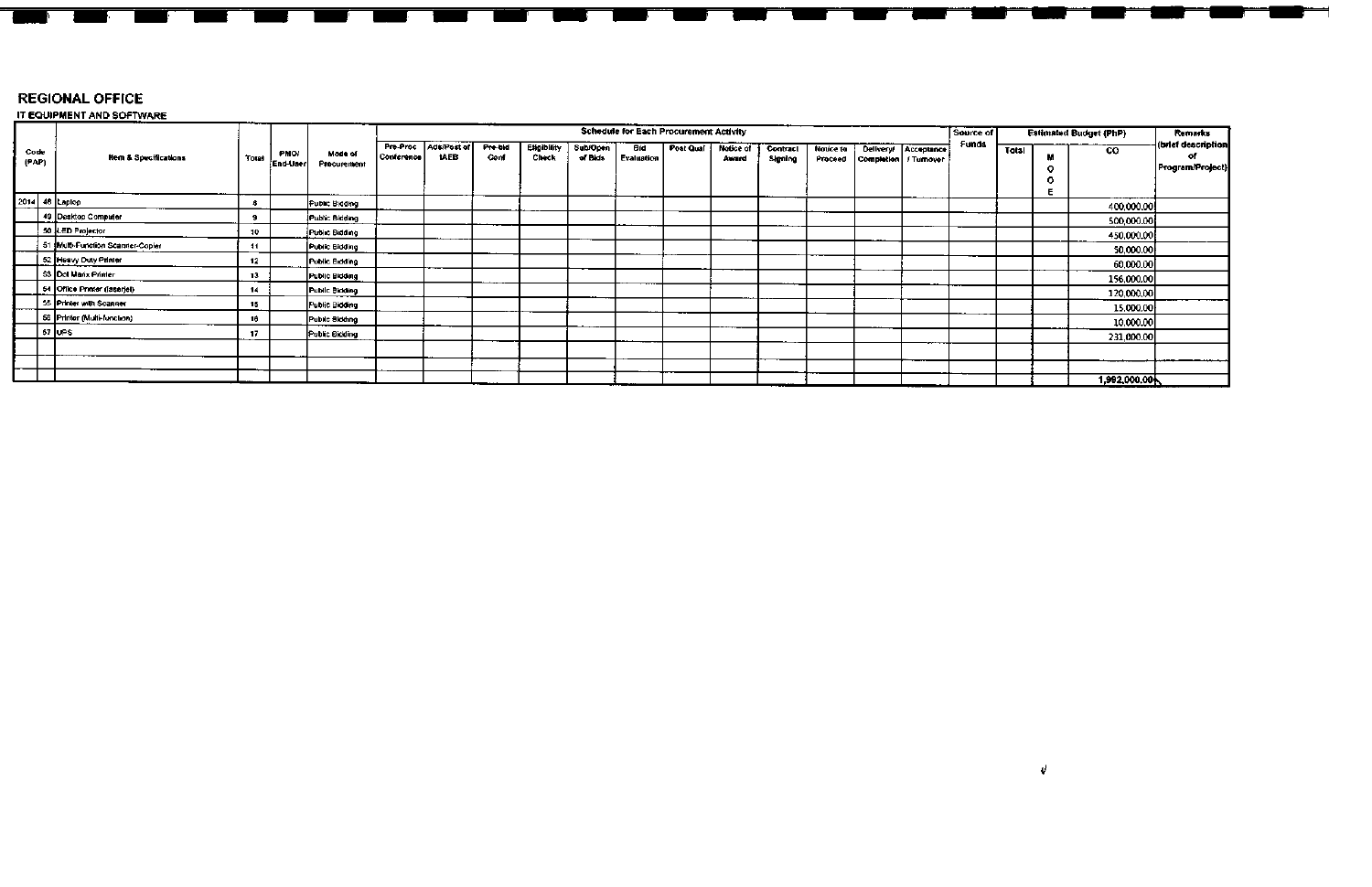#### SOCIAL HOUSING FINANCE CORPORATION ANNUAL PROCUREMENT PLAN Y *2015*

# CORPORATE MAIN OFFICE OFFICE IMPROVEMENT

-

|      | Code (PAP) |                                                          |        | <b>PMO/</b> | Mode of              |                        |                                   |                 |                      |                     | Schedule for Each Procurement Activity |           |                    |                   |                      |            |                                   | Source of |              | <b>Estimated Budget (PhP)</b> |            | <b>Remarks</b>                                |
|------|------------|----------------------------------------------------------|--------|-------------|----------------------|------------------------|-----------------------------------|-----------------|----------------------|---------------------|----------------------------------------|-----------|--------------------|-------------------|----------------------|------------|-----------------------------------|-----------|--------------|-------------------------------|------------|-----------------------------------------------|
|      |            | <b>Rem &amp; Specifications</b>                          | tierns |             | End-User Procurement | Pre-Proc<br>Conference | <b>AdsiPost of</b><br><b>IAEB</b> | Pre-bid<br>Conf | Eligibility<br>Check | SubAOpen<br>of Bids | 8kd<br>Evaluation                      | Post Qual | Notice of<br>Award | Commed<br>Signing | Notice to<br>Proceed | Completion | Delivery/ Acceptance<br>/ Tumover | Funds     | <b>Total</b> | ۰<br>۰                        | <b>co</b>  | (brief<br>description<br>Program/Pro<br>ject) |
| 2015 |            | Partition (Glass 90 x 30 inches)                         |        |             | Megoliated 53.       |                        |                                   |                 |                      |                     |                                        |           |                    |                   |                      |            |                                   |           |              |                               |            |                                               |
|      |            | Office improvement                                       |        |             | Negotiated 53.       |                        |                                   |                 |                      |                     |                                        |           |                    |                   |                      |            |                                   |           |              |                               | 4,000.00   |                                               |
|      |            | Office Room Expansion                                    |        |             | Negotiated 53.       |                        |                                   |                 |                      |                     |                                        |           |                    |                   |                      |            |                                   |           |              |                               | 5,500.00   |                                               |
|      |            | Upgrading of Cash Safe/vault with time delay lock device |        |             | Negotiated 53.       |                        |                                   |                 |                      |                     |                                        |           |                    |                   |                      |            |                                   |           |              |                               | 3,500.00   |                                               |
|      |            | Renovation fo SOHEAI Office                              |        |             |                      |                        |                                   |                 |                      |                     |                                        |           |                    |                   |                      |            |                                   |           |              |                               | 40,000.00  |                                               |
|      |            |                                                          |        |             | Negotiated 53.       |                        |                                   |                 |                      |                     |                                        |           |                    |                   |                      |            |                                   |           |              |                               | 50,000.00N |                                               |
|      |            | Office Improvements                                      |        |             | Negotiated 53.       |                        |                                   |                 |                      |                     |                                        |           |                    |                   |                      |            |                                   |           |              |                               | 50,000.00  |                                               |
|      |            |                                                          |        |             |                      |                        |                                   |                 |                      |                     |                                        |           |                    |                   |                      |            |                                   |           |              |                               | 153,000.00 |                                               |

### REGIONAL OFFICE

#### OFFICE IMPROVEMENT

| Code (PAP) |    |                                        |         | <b>PMO</b>   | Mode of        |            |                                     |                 |                             |                            | <b>Schedule for Each Procurement Activity</b> |           |                    |                            |                      |              |                                    | Source of |       | Estimated Budget (PhP) |              | Remarks                                        |
|------------|----|----------------------------------------|---------|--------------|----------------|------------|-------------------------------------|-----------------|-----------------------------|----------------------------|-----------------------------------------------|-----------|--------------------|----------------------------|----------------------|--------------|------------------------------------|-----------|-------|------------------------|--------------|------------------------------------------------|
|            |    | Item & Specifications                  | l Items | i End-User i | r Procurement  | Conference | Pre-Proc Ade/Post of<br><b>IAEB</b> | Pre-bid<br>Conf | <b>Eligibility</b><br>Check | <b>Sub/Open</b><br>of Bids | Bid<br><b>Evaluation</b>                      | Post Qual | Notice of<br>Award | <b>Contract</b><br>Signing | Notice to<br>Proceed | Completion ! | Delivery/ Acceptance<br>/ Turnover | Funds     | Total | o                      | co           | (brief<br>description<br>Program/Pro,<br>ject) |
| 2015       |    | Improvement of New office Space - NAGA |         |              | Negotiated 53. |            |                                     |                 |                             |                            |                                               |           |                    |                            |                      |              |                                    |           |       |                        | 120,000 00   |                                                |
|            |    | Improvement of New office Space -CEBU  |         |              | Negotiated 53  |            |                                     |                 |                             |                            |                                               |           |                    |                            |                      |              |                                    |           |       |                        | 200,000.00   |                                                |
|            |    | Office Signage                         |         |              | Negotiated 53. |            |                                     |                 |                             |                            |                                               |           |                    |                            |                      |              |                                    |           |       |                        | 45,000.00    |                                                |
|            | 10 | Office Improvement-Isabela             |         |              | Negotiated 53. |            |                                     |                 |                             |                            |                                               |           |                    |                            |                      |              |                                    |           |       |                        |              |                                                |
|            |    | Office Renovation-Davao                |         |              | Negotiated 53. |            |                                     |                 |                             |                            |                                               |           |                    |                            |                      |              |                                    |           |       |                        | 450,000.00   |                                                |
|            | 12 | Office Renovation-CDO                  |         |              | Negotiated 53. |            |                                     |                 |                             |                            |                                               |           |                    |                            |                      |              |                                    |           |       |                        | 150,000.00   |                                                |
|            | 13 | Venetian Blinds (Set)                  |         |              | Negotiated 53. |            |                                     |                 |                             |                            |                                               |           |                    |                            |                      |              |                                    |           |       |                        | 100,000.00   |                                                |
|            |    | 14 Steel Grill                         |         |              |                |            |                                     |                 |                             |                            |                                               |           |                    |                            |                      |              |                                    |           |       |                        | 25,000.00    |                                                |
|            |    |                                        |         |              |                |            |                                     |                 |                             |                            |                                               |           |                    |                            |                      |              |                                    |           |       |                        | 15,000.00    |                                                |
|            |    |                                        |         |              |                |            |                                     |                 |                             |                            |                                               |           |                    |                            |                      |              |                                    |           |       |                        |              |                                                |
|            |    |                                        |         |              |                |            |                                     |                 |                             |                            |                                               |           |                    |                            |                      |              |                                    |           |       |                        | 1,105,000.00 |                                                |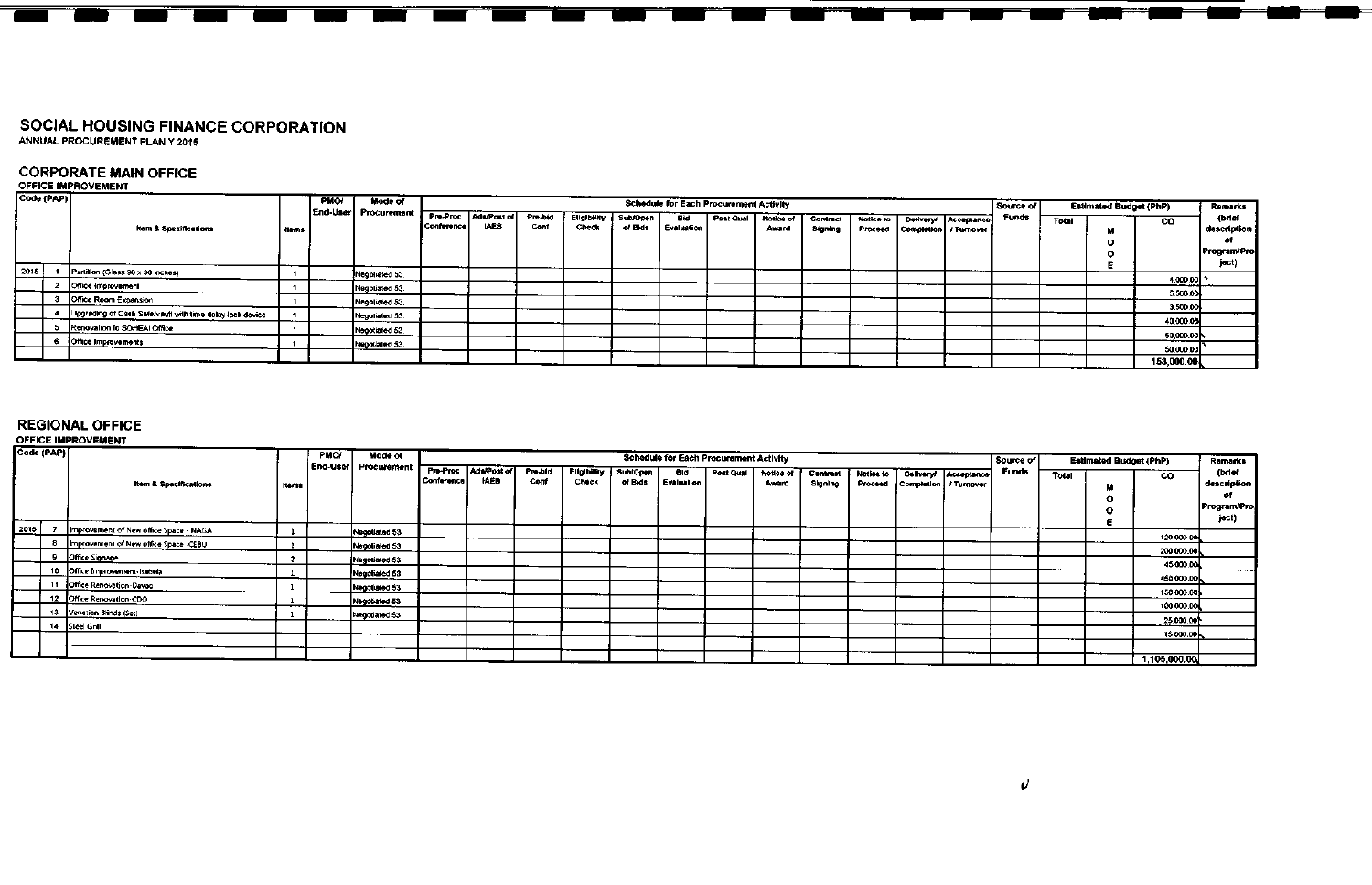ANNUAL PROCUREMENT PLAN Y 2015

### **CORPORATE MAIN OFFICE**

**BOOKS** 

|               |                                                 |       |                  |                        |                        |                            |                 |                      |                     | <b>Schedule for Each Procurement Activity</b> |                  |                    |                     |                      |                           |                          | l Source of<br><b>Funds</b> |              | <b>Estimated Budget (PhP)</b> |            | Remarks<br>(brief           |
|---------------|-------------------------------------------------|-------|------------------|------------------------|------------------------|----------------------------|-----------------|----------------------|---------------------|-----------------------------------------------|------------------|--------------------|---------------------|----------------------|---------------------------|--------------------------|-----------------------------|--------------|-------------------------------|------------|-----------------------------|
| Code<br>(PAP) | Item & Specifications                           | Total | PMO/<br>End-User | Mode of<br>Procurement | Pre-Proc<br>Conference | Ads/Post of<br><b>IAEB</b> | Pre-bid<br>Conf | Eligibility<br>Check | Sub/Open<br>of Bids | Bid<br>Evaluation                             | <b>Post Qual</b> | Notice of<br>Award | Contract<br>Slanina | Notice to<br>Proceed | Delivery/<br>  Completion | Acceptance<br>/ Turnover |                             | <b>Total</b> |                               | co         | descriptio<br>n of          |
|               |                                                 |       |                  |                        |                        |                            |                 |                      |                     |                                               |                  |                    |                     |                      |                           |                          |                             |              |                               |            | <b>Program/F</b><br>roject) |
| 2015          | Lex Libris                                      |       |                  | Direct Contracting 50  |                        |                            |                 |                      |                     |                                               |                  |                    |                     |                      |                           |                          |                             |              |                               | 45,000 00  |                             |
|               | Law Books                                       |       |                  | Direct Contracting 50  |                        |                            |                 |                      |                     |                                               |                  |                    |                     |                      |                           |                          |                             |              |                               | 30,000.00  |                             |
|               | Purchase of Reference Books and other materials |       |                  | Direct Contracting 50  |                        |                            |                 |                      |                     |                                               |                  |                    |                     |                      |                           |                          |                             |              |                               | 120,000.00 |                             |
|               | Mational Building Code Book                     |       |                  | Direct Contracting 50  |                        |                            |                 |                      |                     |                                               |                  |                    |                     |                      |                           |                          |                             |              |                               | 1,500.00   |                             |
|               | National Structure Code of the Philippines Book |       |                  | EDirect Contracting 50 |                        |                            |                 |                      |                     |                                               |                  |                    |                     |                      |                           |                          |                             |              |                               | 1,500.00   |                             |
|               |                                                 |       |                  |                        |                        |                            |                 |                      |                     |                                               |                  |                    |                     |                      |                           |                          |                             |              |                               |            |                             |
|               |                                                 |       |                  |                        |                        |                            |                 |                      |                     |                                               |                  |                    |                     |                      |                           |                          |                             |              |                               | 198,000.00 |                             |

 $\boldsymbol{\mathcal{U}}$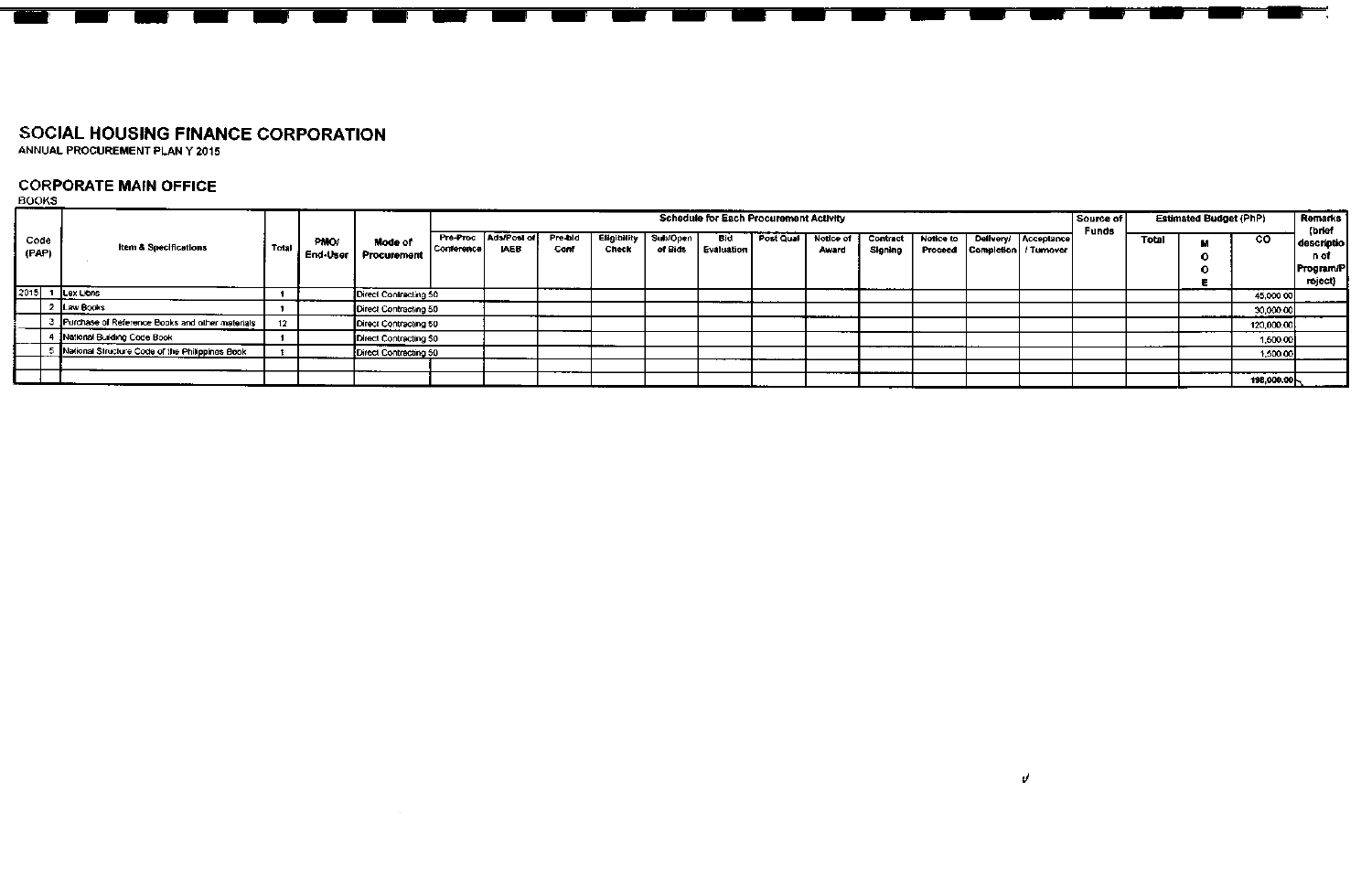ANNUAL PROCUREMENT PLAN Y 2015

## CORPORATE MAIN OFFICE AND REGIONAL OFFICE OTHERS EXPENSES

|               |  | Procurement Program/Project                                              |                  |                        |                        |                            |                 |                      |                            | <b>Schedule for Each Procurement Activity</b> |           |                    |                            |                      |                         |                      | Source of<br><b>Funds</b> |       | <b>Estimated Budget (PhP)</b> |                | Remarks<br>(brief                          |
|---------------|--|--------------------------------------------------------------------------|------------------|------------------------|------------------------|----------------------------|-----------------|----------------------|----------------------------|-----------------------------------------------|-----------|--------------------|----------------------------|----------------------|-------------------------|----------------------|---------------------------|-------|-------------------------------|----------------|--------------------------------------------|
| Code<br>(PAP) |  |                                                                          | PMO/<br>End-User | Mode of<br>Procurement | Pre-Proc<br>Conference | Ads/Post of<br><b>IAEB</b> | Pre-bid<br>Conf | Eligibility<br>Check | <b>Sub/Open</b><br>of Bids | Bid<br>Evaluation                             | Post Qual | Notice of<br>Award | <b>Contract</b><br>Signing | Notice to<br>Proceed | Completion   / Turnover | Delivery/ Acceptance |                           | Total |                               | $\overline{c}$ | descriptio<br>n of<br>Program/P<br>roject) |
|               |  |                                                                          |                  |                        |                        |                            |                 |                      |                            |                                               |           |                    |                            |                      |                         |                      |                           |       |                               |                |                                            |
| 2015          |  |                                                                          |                  |                        |                        |                            |                 |                      |                            |                                               |           |                    |                            |                      |                         |                      |                           |       |                               |                |                                            |
|               |  |                                                                          |                  |                        |                        |                            |                 |                      |                            |                                               |           |                    |                            |                      |                         |                      |                           |       |                               |                |                                            |
|               |  | Advertising                                                              |                  |                        |                        |                            |                 |                      |                            |                                               |           |                    |                            |                      |                         |                      |                           |       |                               |                |                                            |
|               |  | Advertising                                                              |                  |                        |                        |                            |                 |                      |                            |                                               |           |                    |                            |                      |                         |                      |                           |       | 5,780,000.00                  |                |                                            |
|               |  | <b>Subscription</b>                                                      |                  |                        |                        |                            |                 |                      |                            |                                               |           |                    |                            |                      |                         |                      |                           |       |                               |                |                                            |
|               |  | 2 Subscription to IPREA Journal                                          |                  |                        |                        |                            |                 |                      |                            |                                               |           |                    |                            |                      |                         |                      |                           |       | 2,400.00                      |                |                                            |
|               |  | 3 Subsciption to online resources                                        |                  |                        |                        |                            |                 |                      |                            |                                               |           |                    |                            |                      |                         |                      |                           |       | 240,000.00                    |                |                                            |
|               |  | 4 Subscription to the institute of Internal Auditors Philippine Magazine |                  |                        |                        |                            |                 |                      |                            |                                               |           |                    |                            |                      |                         |                      |                           |       | 36,000.00                     |                |                                            |
|               |  | Medical                                                                  |                  |                        |                        |                            |                 |                      |                            |                                               |           |                    |                            |                      |                         |                      |                           |       |                               |                |                                            |
|               |  | 5 Medical Supplies                                                       |                  |                        |                        |                            |                 |                      |                            |                                               |           |                    |                            |                      |                         |                      |                           |       | 40,087.33                     |                |                                            |
|               |  | <b>Training</b>                                                          |                  |                        |                        |                            |                 |                      |                            |                                               |           |                    |                            |                      |                         |                      |                           |       |                               |                |                                            |
|               |  | <b>B</b> Training and Seminars                                           |                  |                        |                        |                            |                 |                      |                            |                                               |           |                    |                            |                      |                         |                      |                           |       | 2,555,174.75                  |                |                                            |
|               |  | Communication Expenses                                                   |                  |                        |                        |                            |                 |                      |                            |                                               |           |                    |                            |                      |                         |                      |                           |       |                               |                |                                            |
|               |  | 7 Telephone Expenses - Mobile                                            |                  |                        |                        |                            |                 |                      |                            |                                               |           |                    |                            |                      |                         |                      |                           |       | 916,505.36                    |                |                                            |
|               |  | 8 Internet Expenses                                                      |                  |                        |                        |                            |                 |                      |                            |                                               |           |                    |                            |                      |                         |                      |                           |       | 1,035,000.00                  |                |                                            |
|               |  |                                                                          |                  |                        |                        |                            |                 |                      |                            |                                               |           |                    |                            |                      |                         |                      |                           |       |                               |                |                                            |
|               |  |                                                                          |                  |                        |                        |                            |                 |                      |                            |                                               |           |                    |                            |                      |                         |                      |                           |       |                               |                |                                            |
|               |  |                                                                          |                  |                        |                        |                            |                 |                      |                            |                                               |           |                    |                            |                      |                         |                      |                           |       | 10,605,167.44                 |                |                                            |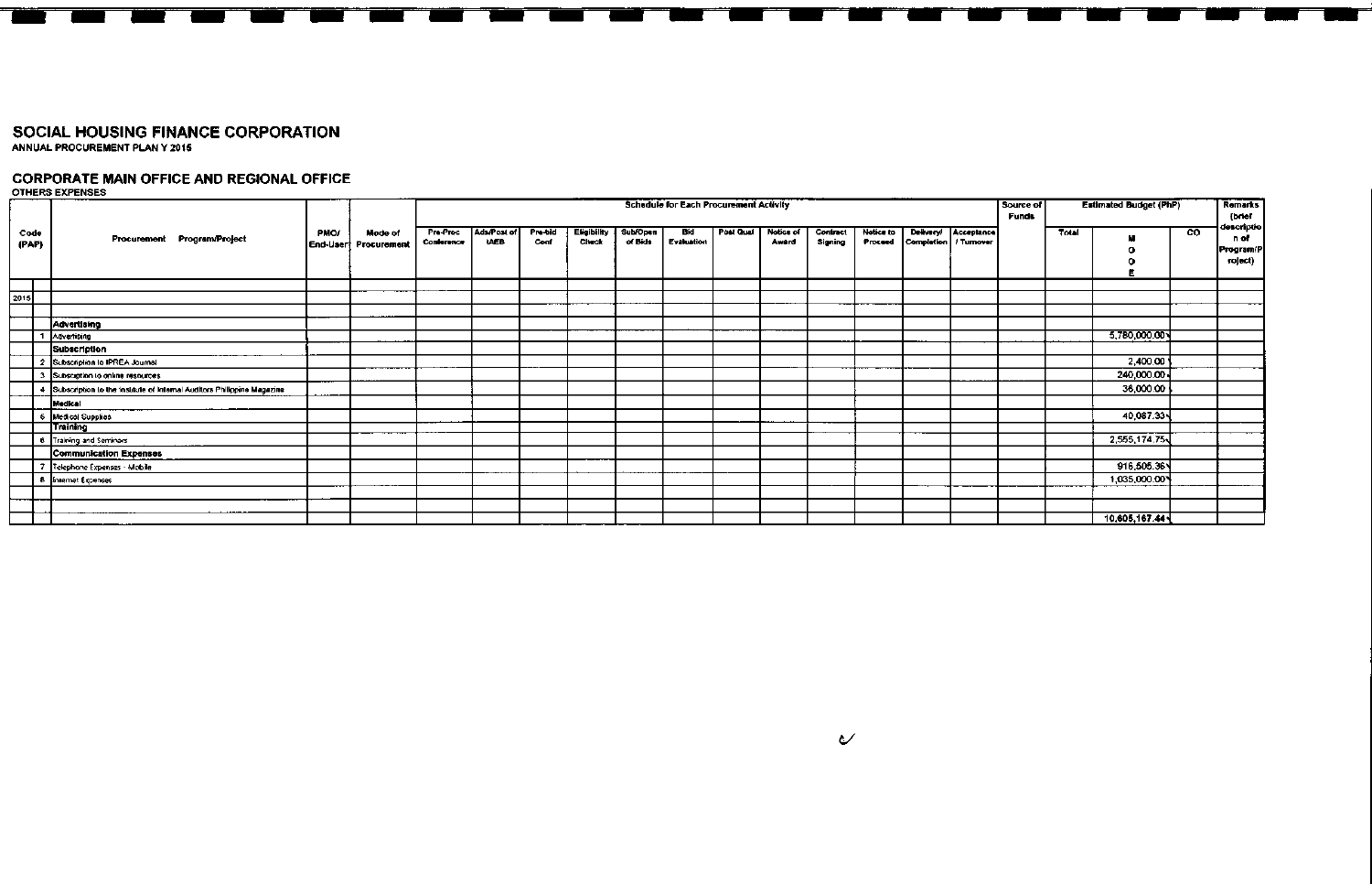$\overline{\phantom{a}}$  ,  $\overline{\phantom{a}}$  ,  $\overline{\phantom{a}}$  ,  $\overline{\phantom{a}}$  ,  $\overline{\phantom{a}}$  ,  $\overline{\phantom{a}}$  ,  $\overline{\phantom{a}}$  ,  $\overline{\phantom{a}}$  ,  $\overline{\phantom{a}}$  ,  $\overline{\phantom{a}}$  ,  $\overline{\phantom{a}}$  ,  $\overline{\phantom{a}}$  ,  $\overline{\phantom{a}}$  ,  $\overline{\phantom{a}}$  ,  $\overline{\phantom{a}}$  ,  $\overline{\phantom{a}}$ 

ANNUAL PROCUREMENT PLAN Y 2015

 $\overline{\phantom{a}}$  -  $\overline{\phantom{a}}$  -  $\overline{\phantom{a}}$ 

#### **CORPORATE MAIN OFFICE**

#### CONSULTING SERVICES/ PROFESSIONAL SERVICES FEE

| Code<br>(PAP) | Procurement Program/Project                                                         | <b>PMO/</b><br>End-User | Mode of<br>Procurement | <b>Schedule for Each Procurement Activity</b> |                            |                 |                      |                     |                   |           |                    |                     |                      |                         | Source<br>o            | <b>Estimated Budget (PhP)</b> |       |               | <b>Remarks</b><br>(brief description |                        |
|---------------|-------------------------------------------------------------------------------------|-------------------------|------------------------|-----------------------------------------------|----------------------------|-----------------|----------------------|---------------------|-------------------|-----------|--------------------|---------------------|----------------------|-------------------------|------------------------|-------------------------------|-------|---------------|--------------------------------------|------------------------|
|               |                                                                                     |                         |                        | Pre-Proc<br>Conference                        | Ads/Post of<br><b>IAEB</b> | Pre-bid<br>Conf | Eligibliity<br>Check | Sub/Open<br>of Bids | Bid<br>Evaluation | Post Qual | Notice of<br>Award | Contract<br>Signing | Notice to<br>Proceed | Delivery/<br>Completion | Acceptance/<br>Tumover | <b>Funds</b>                  | Total |               | CO.                                  | оf<br>Program/Project) |
|               |                                                                                     |                         |                        |                                               |                            |                 |                      |                     |                   |           |                    |                     |                      |                         |                        |                               |       |               |                                      |                        |
| 2015          | Competency Mapping and Profiling                                                    |                         | PUBLIC BIDDING         |                                               |                            |                 |                      |                     |                   |           |                    |                     |                      |                         |                        |                               |       | 3,000,000     |                                      |                        |
|               | Consultant - Conversion of SHFC's Accounting System<br>& Policies to PFRS           |                         | PUBLIC BIDDING         |                                               |                            |                 |                      |                     |                   |           |                    |                     |                      |                         |                        |                               |       | 6,000,000     |                                      |                        |
|               | Career Development Program                                                          |                         | PUBLIC BIDDING         |                                               |                            |                 |                      |                     |                   |           |                    |                     |                      |                         |                        |                               |       | 600,000       |                                      |                        |
|               | Detailed Requirement Study (Analysis and Design)                                    |                         | <b>PUBLIC BIDDING</b>  |                                               |                            |                 |                      |                     |                   |           |                    |                     |                      |                         |                        |                               |       | 5,000,000     |                                      |                        |
|               | Marketing Plan/Campaign Development/Dev Comm                                        |                         | PUBLIC BIDDING         |                                               |                            |                 |                      |                     |                   |           |                    |                     |                      |                         |                        |                               |       | 1,000,000     |                                      |                        |
|               | Change Management (RatPlan implementation)                                          |                         | PUBLIC BIDDING         |                                               |                            |                 |                      |                     |                   |           |                    |                     |                      |                         |                        |                               |       | 700,000       |                                      |                        |
|               | Network Infrastructure (ISSP)                                                       |                         | PUBLIC BIDDING         |                                               |                            |                 |                      |                     |                   |           |                    |                     |                      |                         |                        |                               |       | 3,000,000     |                                      |                        |
|               | Completed Staff Work (CSW)                                                          |                         | NEGOTIATED 53.9        |                                               |                            |                 |                      |                     |                   |           |                    |                     |                      |                         |                        |                               |       | 500,000       |                                      |                        |
|               | <b>ISO</b>                                                                          |                         | PUBLIC BIDDING         |                                               |                            |                 |                      |                     |                   |           |                    |                     |                      |                         |                        |                               |       | 2,000,000     |                                      |                        |
|               | <b>Risk Manual</b>                                                                  |                         | NEGOTIATED 53.9        |                                               |                            |                 |                      |                     |                   |           |                    |                     |                      |                         |                        |                               |       | 500,000       |                                      |                        |
|               | <b>MIS</b>                                                                          |                         | NEGOTIATED 53.9        |                                               |                            |                 |                      |                     |                   |           |                    |                     |                      |                         |                        |                               |       | 500,000       |                                      |                        |
|               | Manual of Operations                                                                |                         | NEGOTIATED 53.9        |                                               |                            |                 |                      |                     |                   |           |                    |                     |                      |                         |                        |                               |       | 400,000       |                                      |                        |
|               | Client Satisfactory Survey (CSS)                                                    |                         | PUBLIC BIDDING         |                                               |                            |                 |                      |                     |                   |           |                    |                     |                      |                         |                        |                               |       | 3,000,000     |                                      |                        |
|               | Other Consultansy Services (Ms Tessam, Atty Apple,<br>Compliance Offcier & Liaison) |                         | PUBLIC BIDDING         |                                               |                            |                 |                      |                     |                   |           |                    |                     |                      |                         |                        |                               |       | 2,880,000     |                                      |                        |
|               |                                                                                     |                         |                        |                                               |                            |                 |                      |                     |                   |           |                    |                     |                      |                         |                        |                               |       | 29,080,000.00 |                                      |                        |

 $\checkmark$